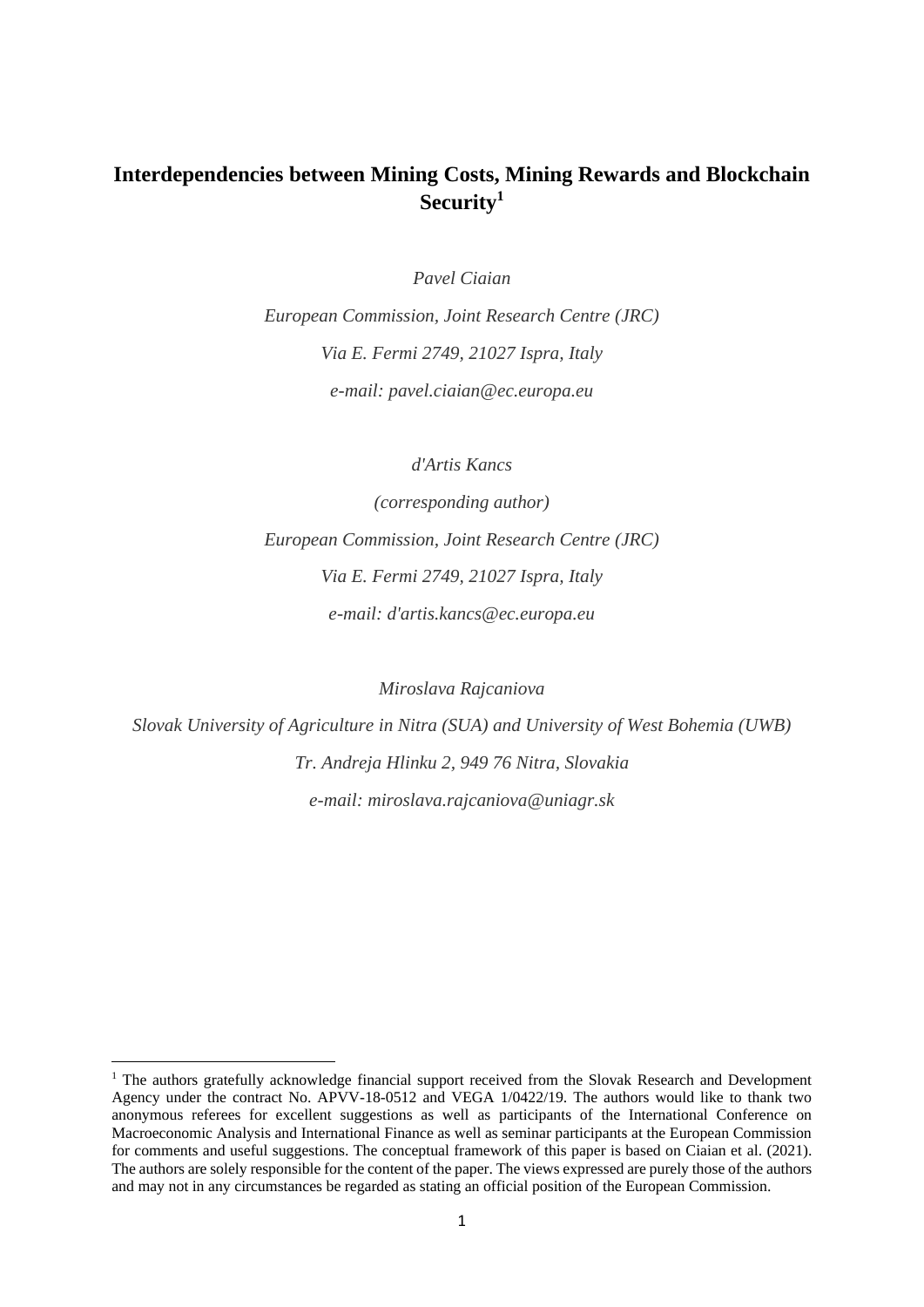### **Interdependencies between Mining Costs, Mining Rewards and Blockchain Security**

#### **Abstract**

This paper studies to what extent the cost of operating a proof-of-work blockchain is intrinsically linked to the cost of preventing attacks, and to what extent the underlying digital ledger's security budgets are correlated with the cryptocurrency market outcomes. We theoretically derive an equilibrium relationship between the cryptocurrency price, mining rewards and mining costs, and blockchain security outcomes. Using daily crypto market data for 2014–2021 and employing the autoregressive distributed lag approach – that allows treating all the relevant moments of the blockchain series as potentially endogenous – we provide empirical evidence of cryptocurrency price and mining rewards indeed being intrinsically linked to blockchain security outcomes.

**Keywords**: Cryptocurrency, ARDL, blockchain, proof-of-work, security budget, institutional governance technology, network externalities

**JEL codes**: D82, E42, G12, G15, G18, G29.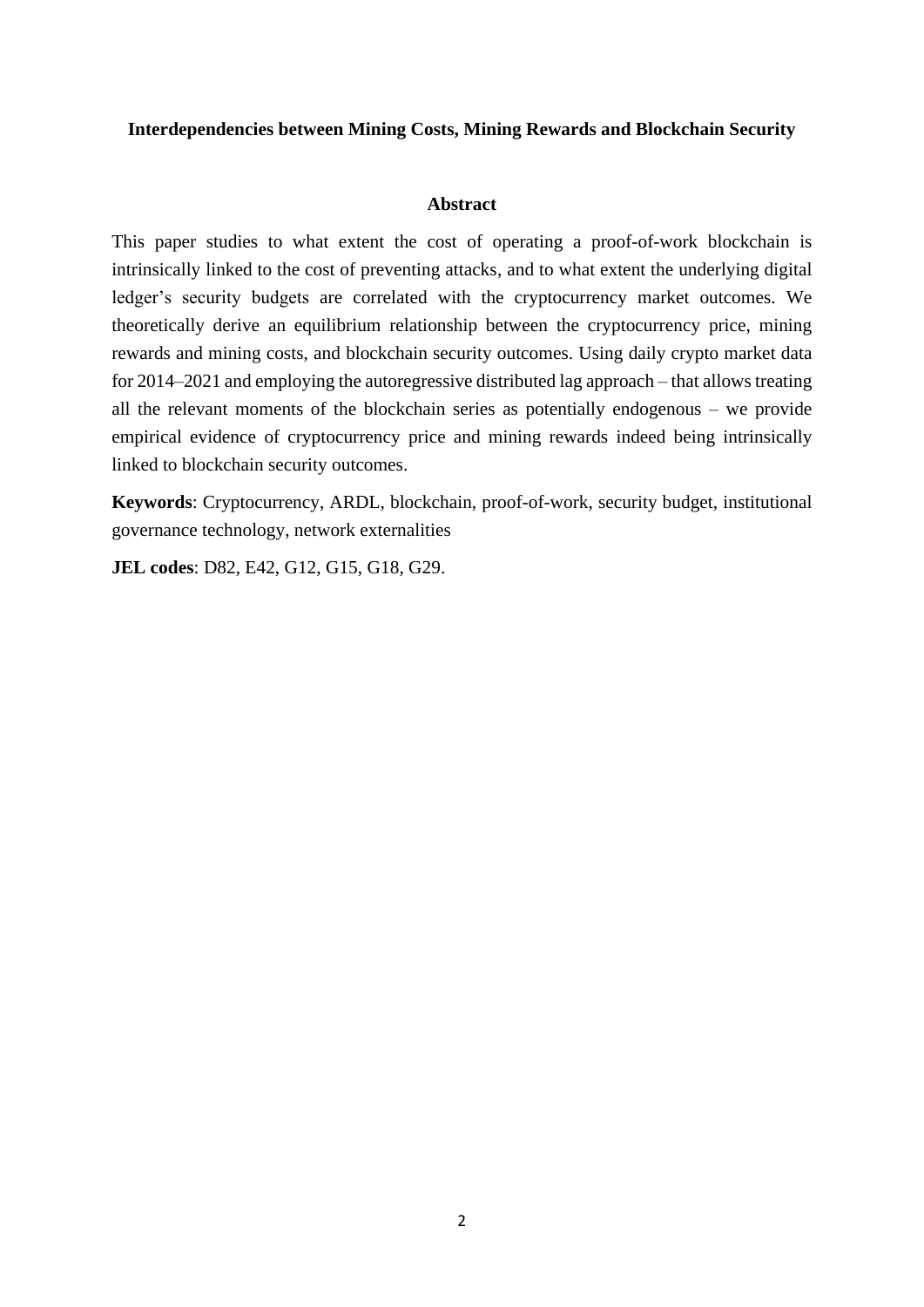### **1 Introduction**

Blockchain – a distributed network of anonymous record-keeping peers (miners) – is an inherently 'trustless' ledger. In the proof-of-work (PoW) blockchain, the trust problem among non-trusting parties is solved by requiring miners to pay a cost (in form of computing capacity) to record transaction information on a chain of blocks and requiring that other record-keepers (miners) validate those blocks. Mining incentives are ensured via rewards for a correct and secure record keeping – the reward for every block is allocated to the miner that first solves the computational problem (hash function) by using guess and check algorithms based on the new and previous blocks of transactions.

Cryptocurrency price shocks and hence changes in mining rewards (in a fiat currency denomination) affect mining incentives for the ledger record-keepers and hence the underlying ledger's security. Blockchain users – who value the network security – in turn adjust their crypto coin portfolio exercising in such a way upward or downward pressure on cryptocurrency's price (see Figures 2 and 3). The literature suggests that these interdependencies between cryptocurrency's value, mining costs and blockchain security may contribute to the extreme volatility of cryptocurrency return (Ciaian et al. 2021b; Pagnotta 2021).

The present paper studies these interdependencies between mining costs, mining rewards and blockchain immutability. We attempt to answer the following questions. To what extent the cost of operating blockchains is intrinsically linked to the cost of preventing attacks? How closely interrelated are the digital ledger's record-keeping security budgets (measured by mining rewards in a fiat currency nomination) of cryptocurrencies with the cryptocurrency market outcomes? We focus on the proof-of-work blockchain, which is a particularly interesting blockchain to study as the involved physical resource expenditures provide a distinct advantage in achieving consensus among distributed miners. Our results suggest that the cryptocurrency price and mining rewards are indeed intrinsically linked to blockchain security outcomes, the elasticity of mining rewards being higher than that of mining costs with respect to the network security equilibrium.

The previous literature has mostly studied blockchain security concerns from a crypto-coin user perspective (see Lee 2019, for a survey). It has found that crypto-coin users value the underlying ledger security, they internalize and price the risk of a blockchain attack that could compromise the ability to exchange crypto-coins for goods. Blockchain users who engage in on-chain transactions – only the on-chain transactions are secured by the mining rewards – value security measured by the amount of computational power committed to the blockchain; ceteris paribus they prefer more computing power being committed to the ledger. There is little empirical evidence, however, available in the literature about the interdependencies between mining costs, mining rewards and blockchain security. Moreover, there is confusion in the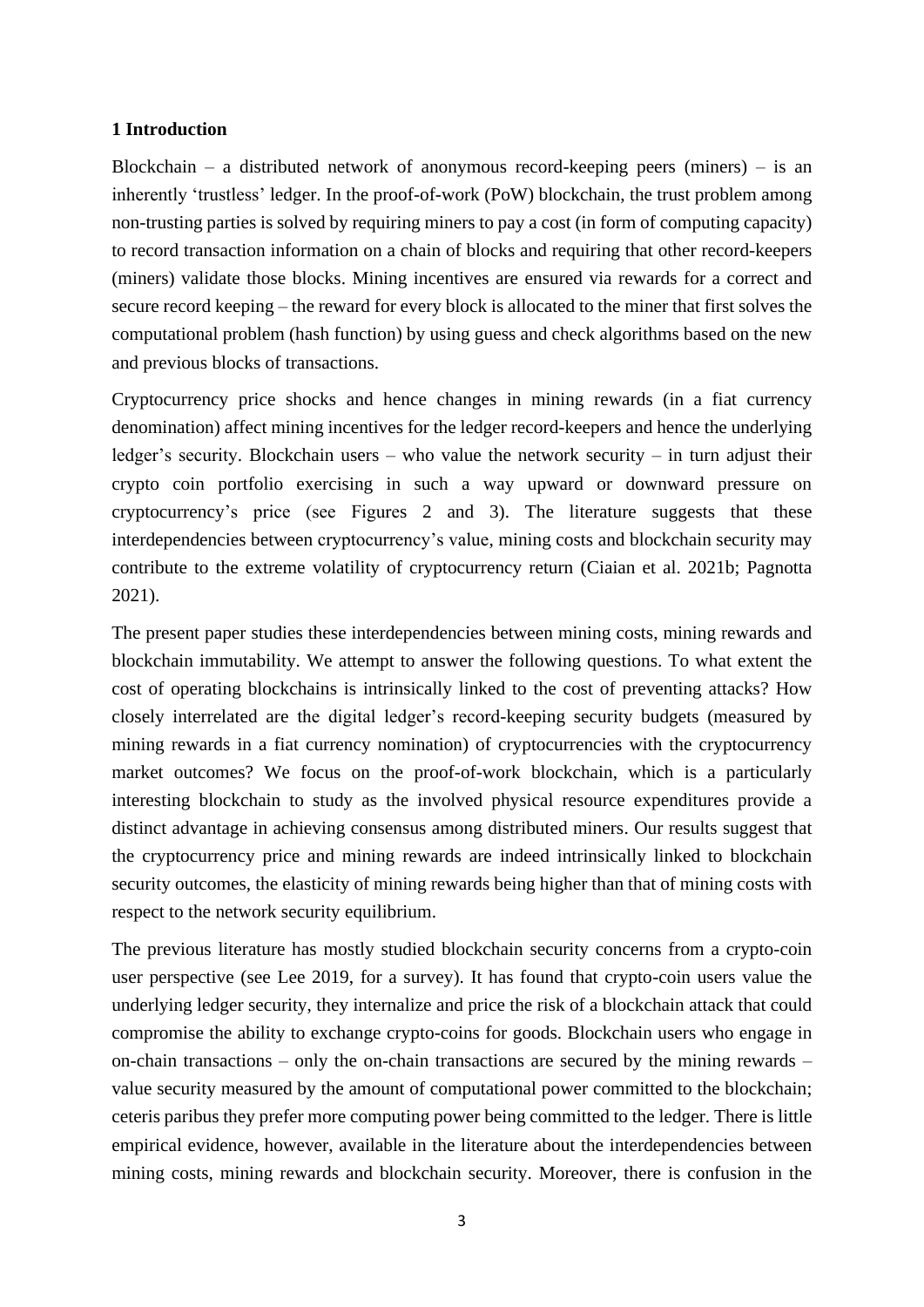literature that the blockchain security would be an embedded property of the underlying institutional governance's technology.

Our main contribution to the literature is formally establishing a link between the probability distribution over security outcomes depending permanently on the underlying distribution of cryptocurrency market outcomes and providing a supporting empirical evidence. The papers most closely related to ours are from the theoretical literature on the blockchain mining and security (Iyidogan 2020; Pagnotta 2021; Ciaian et al. 2021a). In particular, our paper is related to the emerging literature on the economic properties and implications of blockchains (Abadi and Brunnermeier 2018; Budish 2018; Biais et al. 2019). This literature studies coordination among miners in a blockchain-based system and shows that while the strategy of mining the longest chain is in fact an equilibrium, there are other equilibria in which the blockchain forks, as observed empirically. Whereas Abadi and Brunnermeier (2018) place most of the focus on coordination among users; record-keepers' payoffs are determined by users' actions, and a global games refinement of the game played among users puts more discipline on exactly how and when a fork may occur, in Biais et al. (2019) forks occur for several reasons and are interpreted as causing instability; record-keepers' payoffs when forking depend exogenously on the number of record-keepers who choose a given branch of the fork. Budish (2018) studies the costs of incentivizing honesty for cryptocurrency blockchains. Cong and He (2019) focus mostly on the issue of how ledger transparency leads to a greater scope for collusion between users of the system. An alternative perspective studied in the literature is the collusion between the blockchain's record-keepers rather than between users, which shows that collusion can occur only when entry of record-keepers is constrained.

Our results complement the findings of this emergent literature by quantifying how the probability distribution over security outcomes permanently depends on the underlying distribution of cryptocurrency market outcomes. Due to the extremely high cryptocurrency volatility, also the PoW-blockchain security budget is exposed to high volatility and may result in a series of low-security equilibriums and high-security equilibriums. In contrast, the physical resource cost to write on the blockchain – the cost of operating the PoW-blockchain – is only weakly cointegrated with the strength of the network security. This cointegration relationship is geographically differenced – it is more significant for the world global mining leader China than for other world regions. The mining cost effect seems to trigger a downward pressure on the extensive margin of mining more in North America and Europe than in China, where the increasing intensive margin of mining more than offsets the negative effects on the network hash rate and hence the blockchain security. The ARDL estimates for the speed of adjustment of the PoW-blockchain security suggest that after temporary shocks to crypto markets any disequilibria is corrected and the security equilibrium reverts back to mean in the long-run.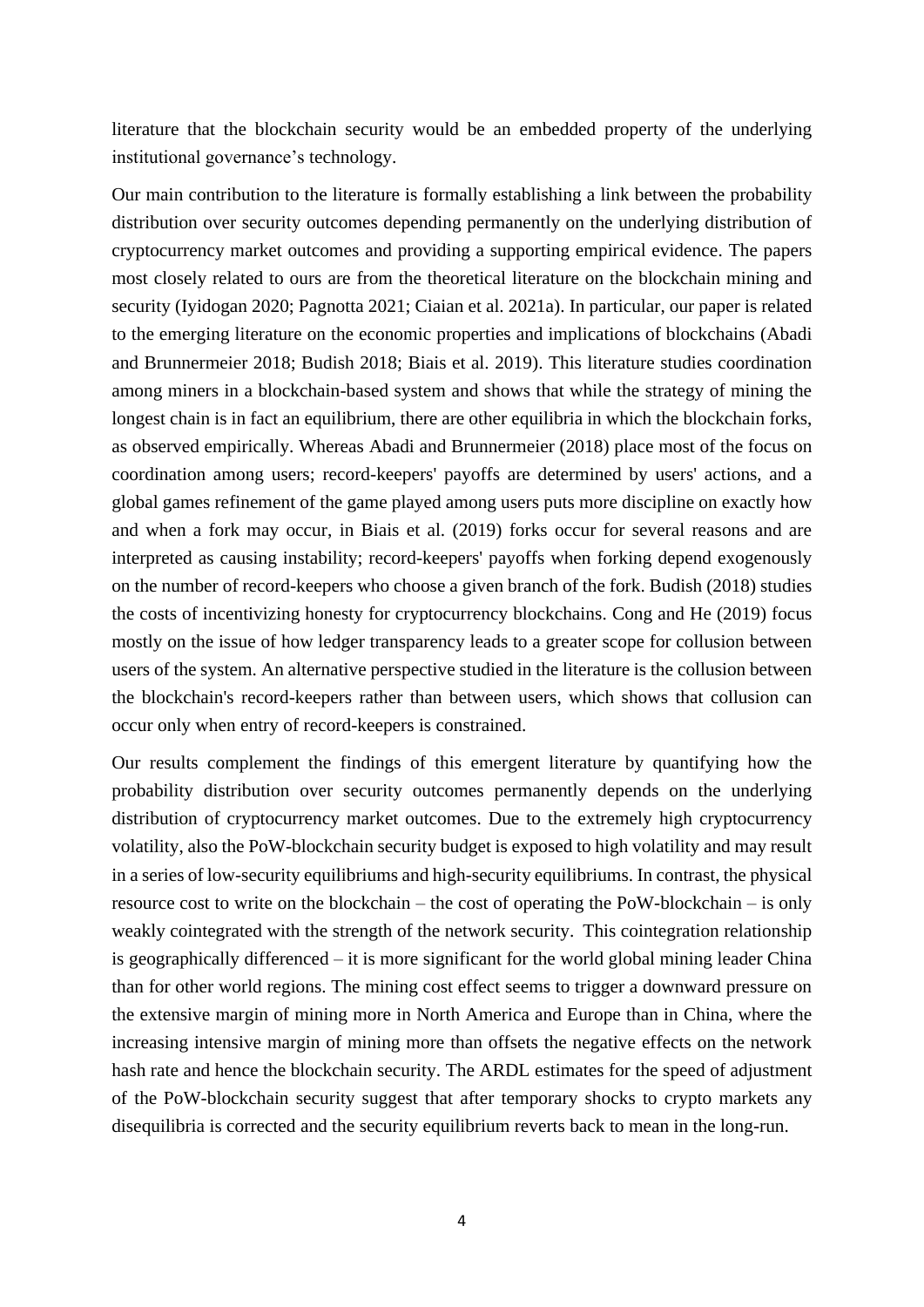The paper proceeds as follows. First, we provide a background literature overview about the PoW-blockchain (section 2). Second, we establish a theoretical relationship between the cost of proof-of-work, cryptocurrency market outcomes and blockchain security outcomes (section 3). Third, we estimate empirically the derived structural PoW-blockchain security relationships for cryptocurrencies that rely on application-specific integrated circuits (ASICs), such as Bitcoin. We use daily Bitcoin data for 2014–2021 and employ an autoregressive distributed lag approach that allows treating all the relevant moments of the blockchain series as potentially endogenous (sections 4 and 5). To examine the extent to which this relationship is contingent upon exogenous price shocks, the role of the cryptocurrency mining reward and the proof-ofwork cost for each of the respective moments is estimated after accounting for the information embedded in the lags of the entire distribution of blockchain security outcomes. The main results are presented in section 6. They suggest that the cryptocurrency price, mining rewards and mining costs are intrinsically linked to blockchain security outcomes. The final section concludes.

#### **2 The record-keeping of digital transactions**

### **2.1 Blockchain and the proof-of-work**

Blockchain is a distributed alternative to centralized transaction-recording and record-keeping systems by enabling trustworthy interactions, recording transactions among non-trusting parties and storing interaction records. The underlying ledger that creates and stores records of transactions is a digital chain of blocks, where information is recorded sequentially in data structures known as 'blocks' stored into a public database ('chain'). Being distributed, blockchain is run by a [peer-to-peer](https://en.wikipedia.org/wiki/Peer-to-peer) network of nodes (computers) who collectively adhere to an agreed distributed validation algorithm [\(protocol\)](https://en.wikipedia.org/wiki/Protocol_(communication)) to ensure the validity of transactions. A distributed network of anonymous record-keeping peers (miners) with free entry and exit is inherently 'trustless' and thus requires a trust-enhancing mechanism. To solve the trust problem among non-trusting parties, miners are obliged to pay a cost (in form of computing power for blockchain) to record transaction information and requiring that future record-keepers (miners) validate those reports. Under a well-functioning institutional governance technology, blockchain is immutable, meaning that once data have been recorded on the blockchain, it cannot be altered.

The key preconditions for a well-functioning market are accuracy and security of transactions and enforcing property rights and contracts. In traditional centralized institutional governance systems, usually, state or other type of centralized authority (intermediary) guarantees the transfers of ownership, ensures transfers of possessions, guarantees the security of property rights and contract enforcement. The honest behavior of the centralized intermediary is incentivized through monopoly rents. A comparative advantage of distributed institutional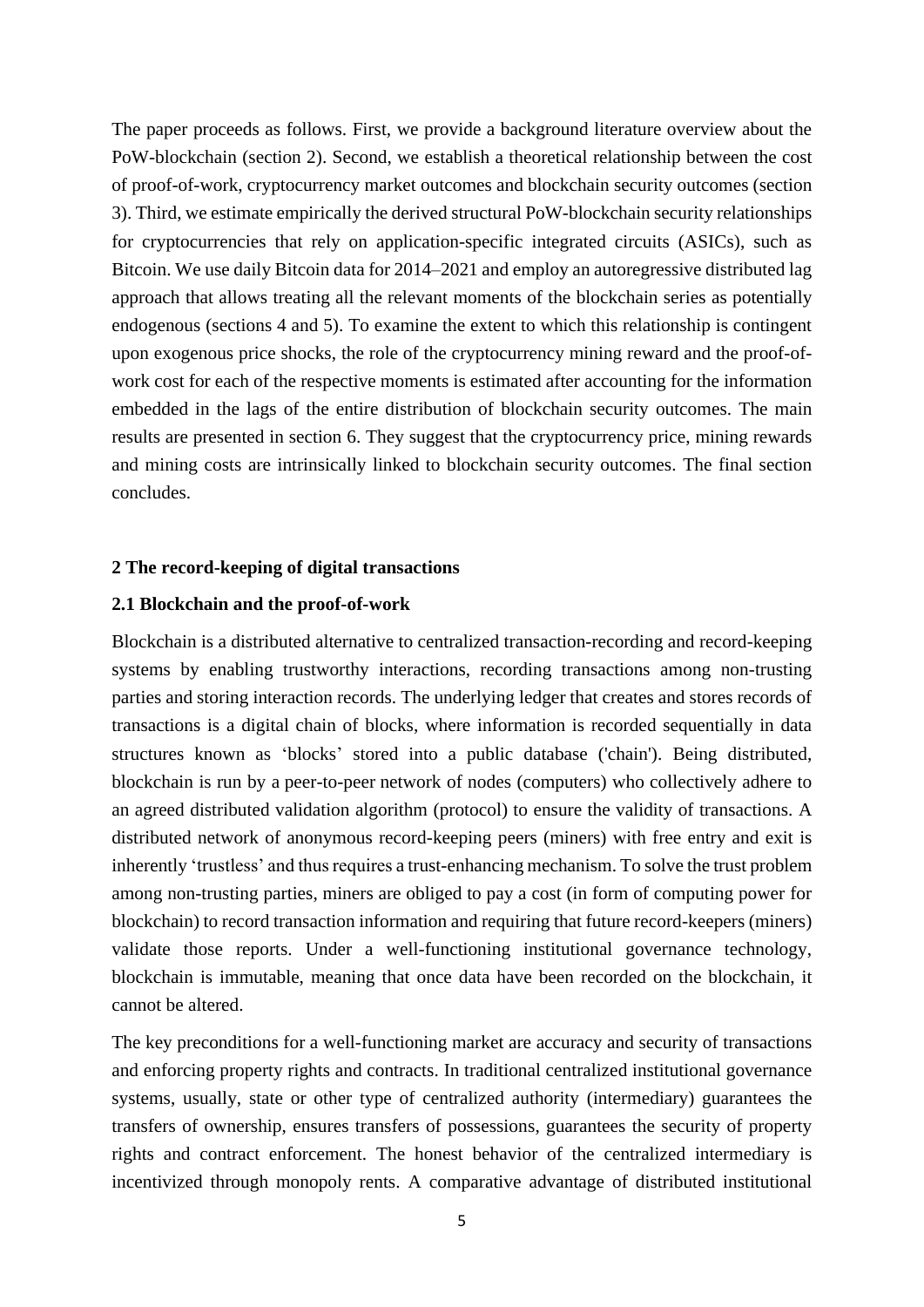governance systems such as blockchain is the ability to achieve and enforce a uniform view (agreement) among non-trusting parties with divergent interests and incentives on the state of transactions in a cost-efficient and consensus-effective way. Blockchain security algorithms make it possible for distributed record-keepers to ensure that the network rules are being followed, i.e. all other record-keepers disregard any chain containing a block that does not conform to the network rules. The correctness and security is incentivized via physical resource costs: proof-of-work (PoW) makes it costly to extend invalid chains of blocks (Davidson, De Filippi and Potts 2016; Cong and He 2019).<sup>2</sup>

Given its cost-efficiency and consensus-effectiveness advantages, blockchain's potential applications go far beyond the creation of decentralized digital currencies, it can be used to achieve consensus of virtually any type of records or transactions, particularly of those related to property rights, transfer of property rights and contract execution (Davidson, De Filippi and Potts 2016). Blockchain technology has the potential to serve as an irreversible and tamperproof public record repository for documents, contracts, properties, and assets as well as it can be used to embed and digitally store information and instructions with a wide range of applications. For instance, smart contracts (self-executing actions in the agreements between two or multiple parties), smart properties (digitally recorded ownership of tangible and intangible assets) or decentralized autonomous organizations (DAOs) (Atzori 2017). Such a system might sustain various activities spanning from financial transactions, identity management, data sharing, medical recordkeeping, land registry up to supply chain management and smart contract execution and enforcement. Blockchains can also record obligations; distributed ledgers could be used in the fintech space to track consumers' transactions and credit histories (e.g. Davidson, De Filippi and Potts 2016; Nascimento, Pólvora and Sousa-Lourenço 2018).

In the same time, ensuring a transaction correctness and security may be more challenging for distributed digital ledgers than for traditional centralized ledgers (Abadi and Brunnermeier 2018).<sup>3</sup> First, because digital goods are non-rival and non-excludable, which unlike traditional private goods do not prevent a double spending. Second, the security budget of distributed ledgers is endogenous and fluctuates over time (in a fiat currency nomination – see Figure 1), implying that the underlying institutional governance technology may become vulnerable to attacks during cryptocurrency's low-price low-security-budget periods. Hence, marinating the correctness and security of transactions may become a challenge especially in periods of low security budget. Indeed, a number of cryptocurrency-blockchains with a comparably small

<sup>&</sup>lt;sup>2</sup> There are two main types of validation mechanism – proof-of-work (PoW) and proof-of stake (PoS) – with each having different incentive scheme in achieving consensus. This paper focuses on the PoW linked to Bitcoin which is the largest and most popular cryptocurrency.

<sup>&</sup>lt;sup>3</sup> A strong security of information in the context of a distributed ledgers implies immutable records of transactions, including ownership rights and smart contracts.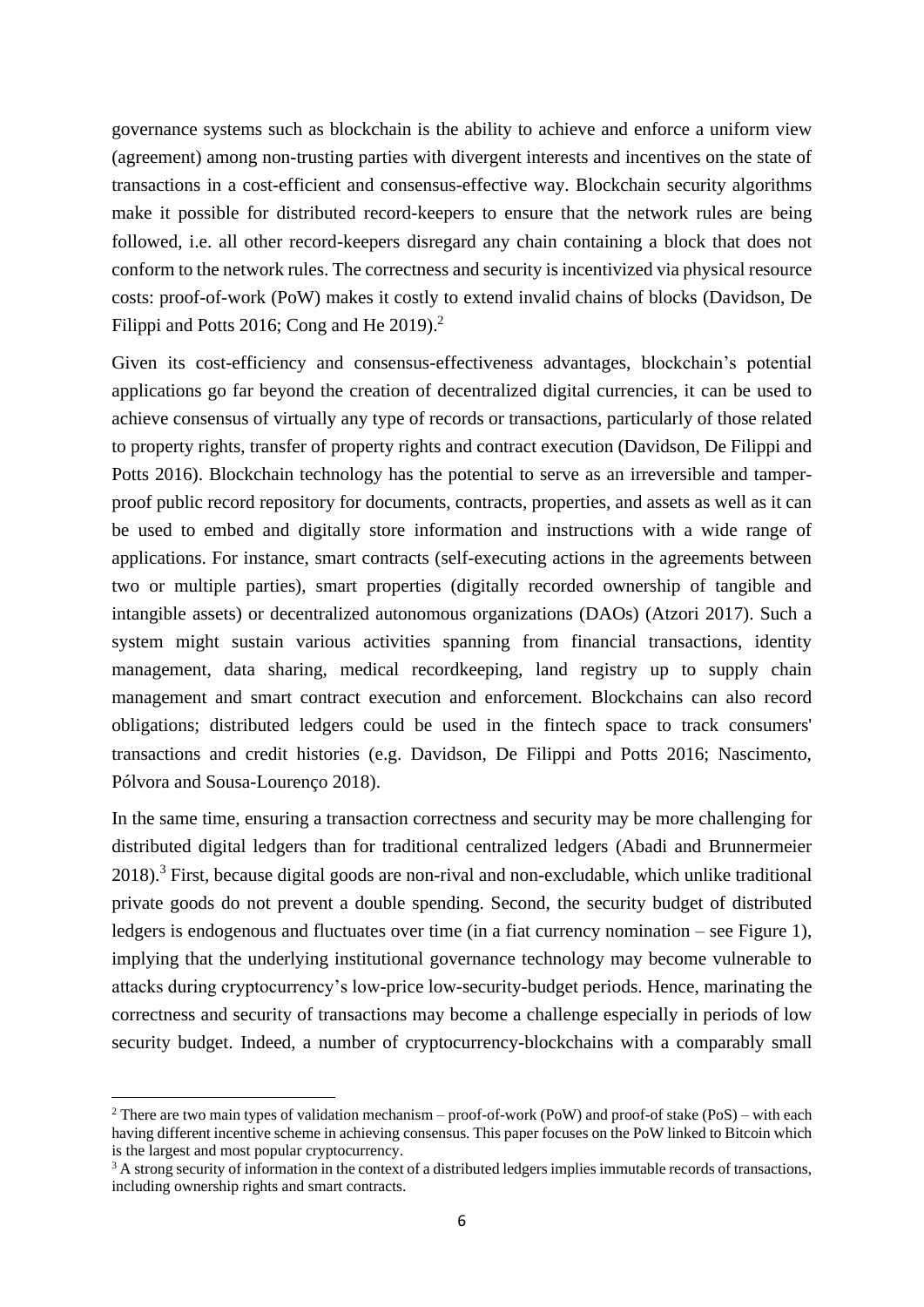security budget of preventing attacks have experienced successful majority (hash rate)<sup>4</sup> attacks in recent years, e.g. Bitcoin Gold, Ethereum Classic.<sup>5</sup>

# **2.2 Blockchain mining**

The blockchain mining consists of nodes (called miners or record-keepers) of a distributed network competing for the right to record sequentially information about new transactions to the digital ledger. In the case of PoW, miners have to solve a computationally challenging problem in order to record information and validate others' records on the ledger (in intervals of around ten minutes in Bitcoin). Solving the computational problem (puzzle) is energy intensive and thus costly. First, miners have to invest in a computing capacity; these costs are fixed and independent of the success rate. Second, miners have to incur variable costs, such as energy (and time) for the computationally-intense mining process, and rental expenses for the location of the mining equipment. On the revenue side, mining incentives are ensured via rewards for a correct and secure record keeping. The reward for every block is allocated to the miner that first solves the computational problem (hash function), by using guess and check algorithms based on the new and previous blocks of transactions. The winning miner broadcasts both the new block of transactions and the solution to the computational problem to the entire decentralized network; all other network participants "*express their acceptance of the* [new] *block by working on creating the next block in the chain, using the hash of the accepted block as the previous hash*" (Nakamoto 2008).

The miner's computing capacity is the main mining input, its performance is measured in a hash rate, which measures the speed at which a given mining machine operates. Usually, the hash rate is expressed in hashes per second (h/s). For example, a mining machine operating at a speed of 100 hashes per second makes 100 guesses per second. Thus, the hash rate measures how much computing capacity blockchain is deploying to continuously solve the computational problem and generate/record blocks. Given that a mining computer has to make many guesses to solve the computational problem; higher hash rate allows a miner to have higher number of guesses per second, thus increasing his/her chance to first solve the computational problem and receive the reward.

The computational problem to be solved by miners adjusts endogenously, depending on the number of network participants and the aggregate blockchain computing capacity it is adjusted to become more difficult or less difficult. Bitcoin's mining (hashing) difficulty algorithm is designed to adjust after every 2 016 blocks (approximately every 14 days) to maintain an

<sup>4</sup> The hash rate measures the speed at which a given mining machine operates. The hash rate is expressed in hashes per second (h/s) (or number of guesses per second), which measures how much computer capacity a cryptocurrency network is devoted to solve the computational problem and generate/record blocks.

<sup>5</sup> For example, Bitcoin Gold, a hard fork of Bitcoin, was subject to several double-spending attacks in 2018 causing a price reduction (in USD) by around 40%. Similarly, Ethereum Classic also experienced a double-spend attack in 2019 and 2020 also leading to its price decrease.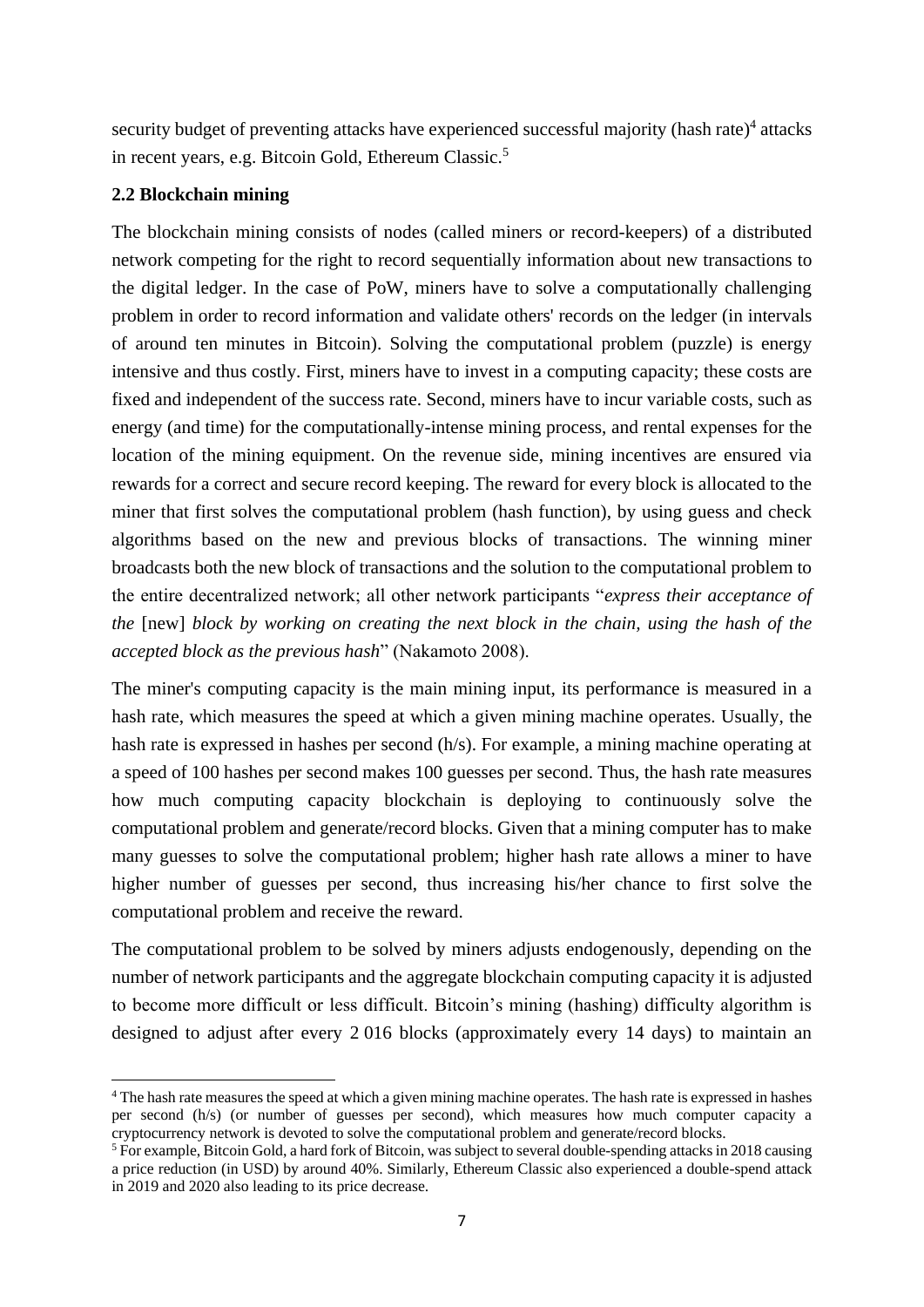interval of approximately 10-minutes between blocks. When the aggregate blockchain computing capacity increases, the computation problem difficulty adjusts upwards (i.e. the required hash rate to 'mine' a block increases), whereas in periods of a low mining network participation, it decreases. The adjustment in the mining difficulty level is done for the purpose to compensate / counterbalance changes in the aggregate blockchain computing capacity employed by miners (Joudrey 2019; BitcoinWiki 2021).

The network hash rate also determines the security and stability of the underlying blockchain institutional governance technology (Figures 2 and 3). The physical resource cost to write on the PoW-blockchain – the cost of operating the blockchain – is intrinsically linked to the cost of preventing attacks.<sup>6</sup> Higher hash rate implies stronger security, because any dishonest miner (attacker) would need to employ more resources (computing capacity) to attack the institutional governance technology of blockchain.<sup>7</sup> In the context of creating and maintaining distributed ledgers of information, a strong security implies immutable records of transactions, including ownership rights and smart contracts.

## **2.3 Digital goods and decentralized ledgers vis-à-vis physical goods and centralized legers**

*Correctness and security*. The system security reflects the probability of an attack; security is paramount to any financial or non-financial network since transfers of ownership and enforcement of property rights require verifications, and it should be difficult for an attacker to manipulate historical or/and new records. In a centralized system, a specific trusted agent assumes such responsibility. In blockchain, however, verification and updates to the system ledger rely on self-selected non-cooperating agents – miners. In cryptocurrencies such as Bitcoin, the reward to successful miners includes transaction fees and a predetermined number of newly minted bitcoins, which role is to incentivize miners to devote computing capacity for block validation and thus to provide the system's security. The probability of an attack is driven by the balance of a computing power between potential attackers and honest miners. Greater

<sup>6</sup> For illustration purpose, an example of a majority attack and gain from double-spending as provided by Van Valkenburgh (2018) could look as follows: An attacking miner with the majority computing power compiles a secret (private) version of the Bitcoin blockchain. At the same time the attacking miner sends, for example, 100 Bitcoins to a Bitcoin exchange, sells them and sends the received money (dollars) to his/her bank account. This Bitcoin transaction is incorporated into the public blockchain run by honest miners. The exchange observes the transaction on the public (honest) blockchain, thus assumes it has the 100 Bitcoins and initiates money transfer to the attacker's bank account. However, the attacker does not send the 100 Bitcoins to the exchange in his/her own secret blockchain version. Once the attacker receives the money to his/her bank account, the private version of the Bitcoin blockchain can be broadcasted to the network. Because the attacker has more computing power than the rest of the network combined, the attacker private chain will be longer (more cryptographic problems solved) and the rest of the network will recognize this new blockchain as the valid one. According to the new reorganized chain, the exchange that accepted the 100 Bitcoins for money no longer has those 100 Bitcoins as well as it lost their dollar value of Bitcoins which were sent to the attacker bank account. In contrast, the attacker has both the 100 Bitcoins and the dollar value of 100 Bitcoins (Van Valkenburgh 2018).

<sup>7</sup> Different types of blockchain attacks include selfish mining, the 51% attack, Domain Name System (DNS) attacks, distributed denial-of-service (DDoS) attacks, consensus delay (due to selfish behavior or distributed denial-of-service attacks), blockchain forks, orphaned and stale blocks, block ingestion, smart contract attacks, and privacy attacks.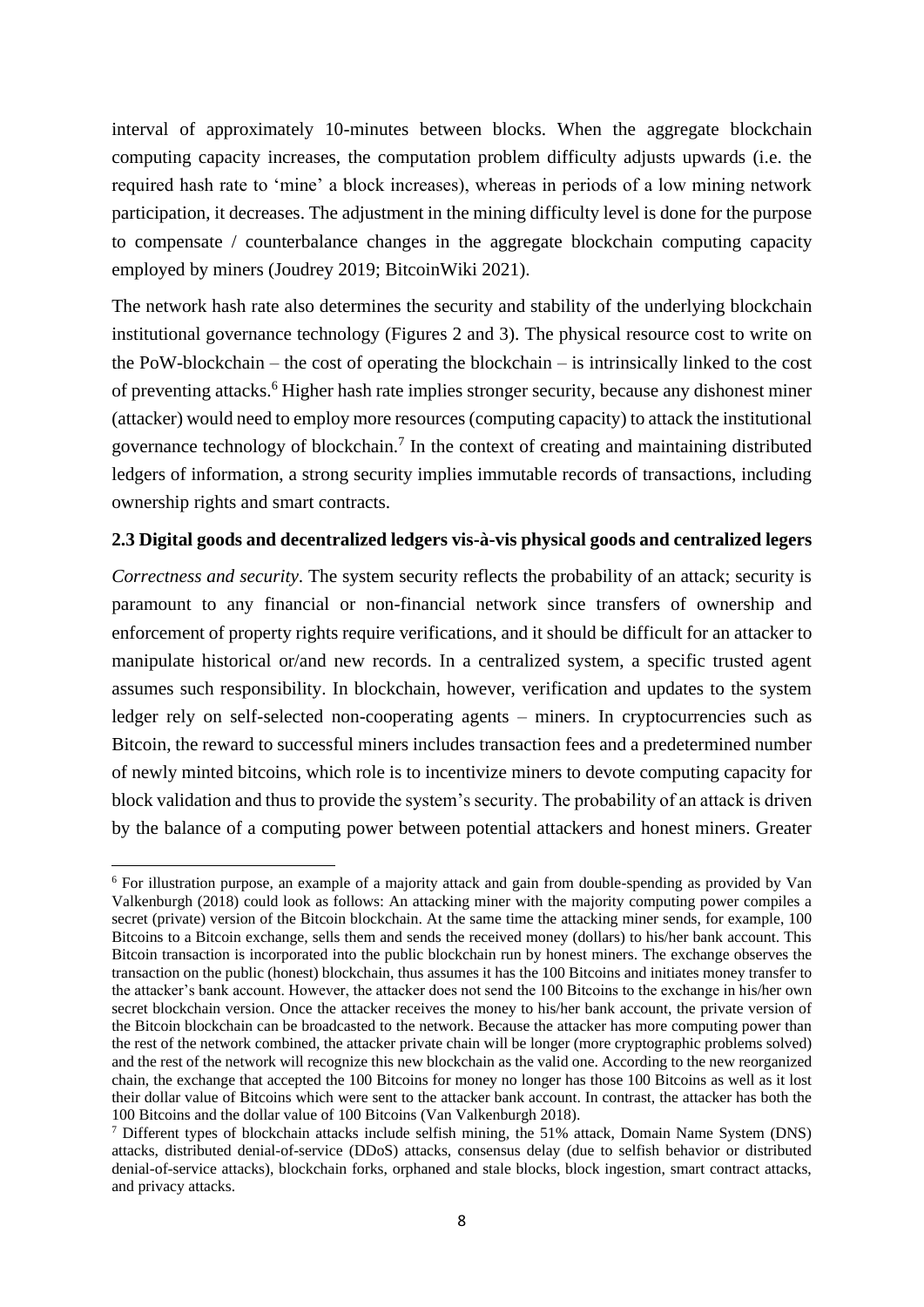number of (honest) miners and more computing capacity imply smaller probability of a successful attack (Figure 2).

Compared to traditional centralized ledgers, ensuring a transaction correctness and security may be more challenging for distributed digital ledgers like Bitcoin, because digital goods are non-rivalry and non-excludability which compared to traditional private goods do not prevent a double spending, and the security budget of distributed ledgers is endogenous and fluctuates over time (i.e. if the value mining rewards changes in a fiat currency nomination). Miners react to expected profit incentives by adjusting their computing capacity. For example, low expectations of a cryptocurrencies price would induce reducing computing capacity devoted to mining, thus rendering the network more vulnerable and potentially further magnifying the cryptocurrency's price decrease. Due to miners' rational responses, the realization of pessimistic cryptocurrency's market outcomes also implies that a cryptocurrency's security can severely worsen resulting in a low-security equilibrium and lowering the network's life expectancy as measured by the average time until a successful attack (Pagnotta 2021).

Double-spending attacks are one of the largest security concerns among blockchain users. Cryptocurrencies that have a relatively small security budget of preventing attacks have experienced a number of successful majority hash rate attacks in recent years. For example, Bitcoin Gold, a hard fork of Bitcoin, experienced a sequence of double-spending attacks in May 2018. Its price measured in USD at the end of that month was 40% lower. Ethereum Classic also experienced a double-spend attack and several deep block reorganizations, following a 50% decline in its price and hash rate in January 2019. Double-spending attack is also possible when the blockchain in question handles assets other than currency. For example, a financial institution that loses money on a trade may wish to reverse the history of transactions including that trade.

*Competition and costs.* Blockchain differs from centralized legers (e.g. notary offices, cadastral offices, banks) along several dimensions of the market structure, competition being one of them. Typically, centralized ledgers are managed by monopolists (e.g. central banks) that extract distortionary rents from the ledger's users, because the entry is not free and switching between legers is costly for users. Traditional centralized record-keeping systems provide incentives to record honestly by monopoly profits and the fear to lose the future monopoly rents (Abadi and Brunnermeier 2018). In contrast, distributed record-keeping system allow for competition: there is a free entry (every miner can write on the ledger, subject to network rules) and switching between ledgers (e.g. 'forks') is costless for users.<sup>8</sup> The blockchain market structure with free entry and fork competition eliminates the rents that a monopolist would extract in an identical market and eliminates the inefficiencies arising from switching costs in

<sup>8</sup> For example, a hard fork preserves all of the data in the parent blockchain: e.g. Bitcoin Gold and Bitcoin Cash in the case of hard forks of Bitcoin.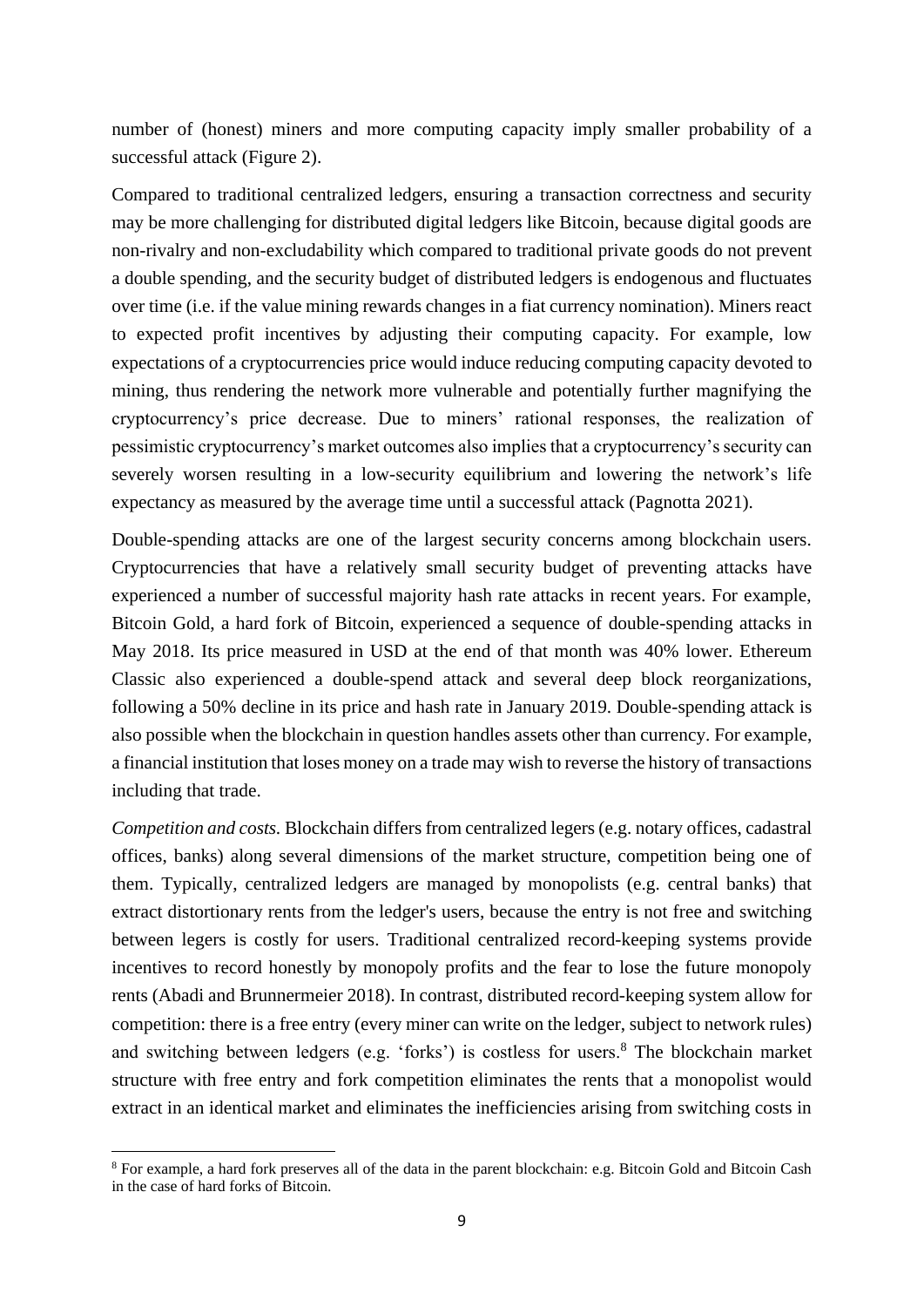centralized record-keeping systems (Huberman, Leshno, and Moallemi 2019). There is also competition between a potential attacker and all honest miners. Incentives to record honestly – that are provided through the imposition of a physical resource cost to write on the blockchain – make it costly for a potential attacker to distort the ledger.

Free entry and competition ensure that distributed ledgers can be more efficient and transactions less costly than centralized ledgers. Blockchain miners can enter freely, meaning that any agent who wishes to write on the ledger may do so by following an agreed set of rules. However, free entry of anonymous record-keepers is 'trustless' and thus requires a trustenhancing mechanism. Public blockchains typically solve the trust problem by forcing recordkeepers to pay a physical resource cost to record information and requiring that future recordkeepers validate those reports. In the case of the proof-of-work (PoW), miners have to solve a computationally challenging problem in order to record information and validate others' reports. The physical resource cost to write on the blockchain is the main the cost of operating a blockchain. Compared to distortionary rents of centralized ledgers, in distributed blockchainbased record-keeping systems, welfare losses stem mainly from the waste of computational resources, computing and electricity costs of mining. Enforcing the execution of transactions by a cryptographic code ensures a significant reduction of transaction costs. According to Huberman, Leshno, and Moallemi (2019), the physical resource costs of competing noncooperating miners are significantly lower than monopoly rents of centralized ledgers. Hence, an important cost advantage of the blockchain technology compared to centralized recordkeeping systems consists of avoiding centralized intermediaries (e.g. a notary, cadastral office, banks) and the associated rents.

*Network externalities.* Digital distributed ledgers such as blockchain are subject to network externalities, which are not present under centralized ledgers. When miners engage in the mining of blockchains, both positive and negative network externalities related to the blockchain security emerge. The positive network externality suggests higher blockchain security as the number of miners increases, because each additional node strengthens the chain's security, by making it more difficult for any individual miner to launch an attack or to guess who will be the winning miner (Waelbroeck 2018). The negative network externality occurs because each individual miner invests in the mining-computing power, which increases both the individual miner's marginal income though also mining costs, as the difficulty of the computational problem increases in the number of miners and their computing power ("hashpower"). Subsequently, higher difficulty of mining reduces the incentives for mining and increases the concentration of mining activities, as miners are learning by mining, resulting in reduced blockchain security (Parra-Moyano, Reich and Schmedders 2019). When many small miners enter the blockchain network, likely, the positive network externality will dominate and the blockchain security outcomes will be superior compared to a highly skewed distribution of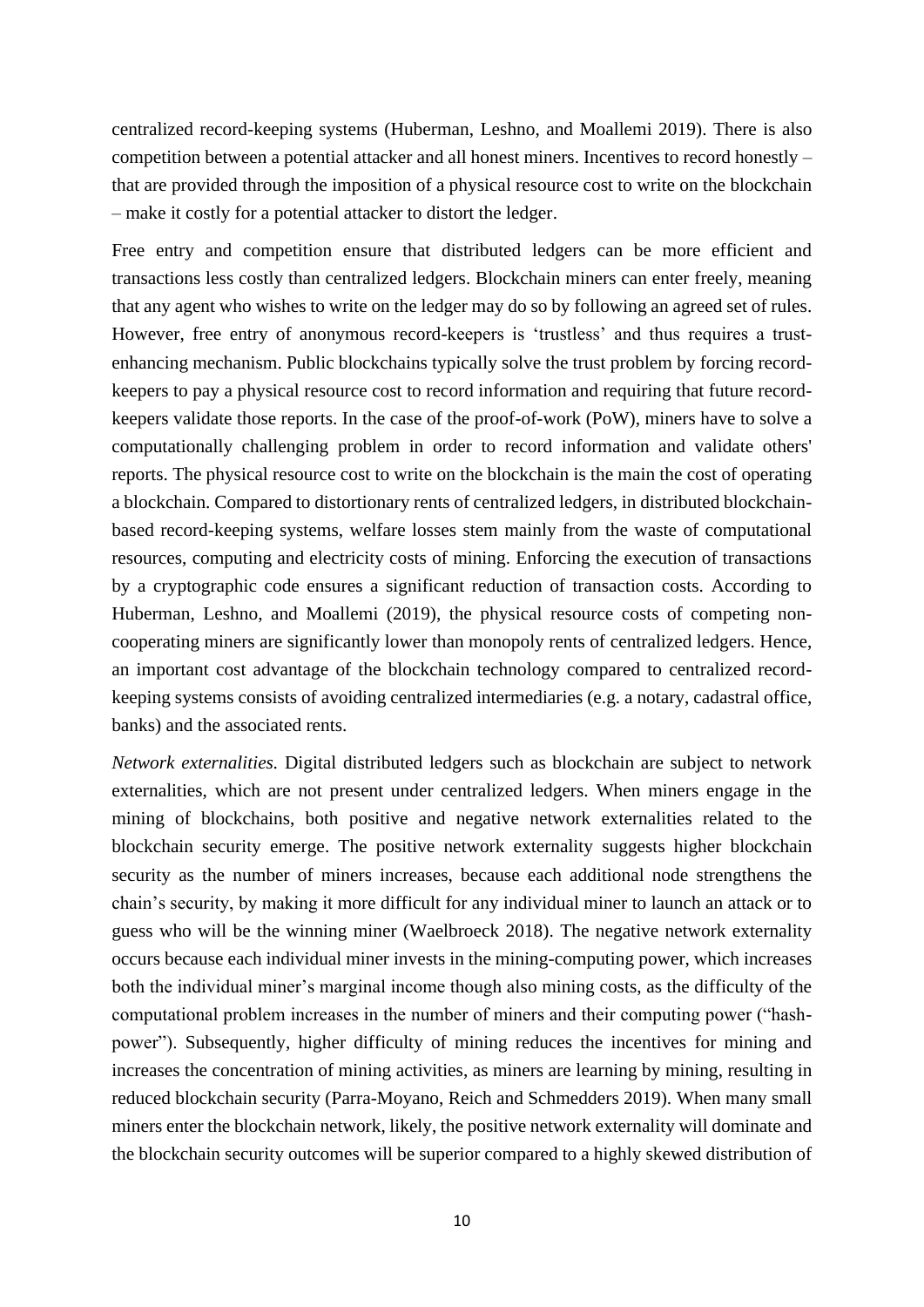computing power across miners (few mining pools having a large share of the total network hash rate).

Individual non-cooperating agents do not internalize these network externalities when making their optimal decisions. Blockchain users (agents who engage in transactions) take the price and security levels as given and, unlike the central planner, do not internalize the impact of their decisions on mining costs. Similarly, miners do not internalize the effect of their hash rate choice on the blockchain security. For equilibria that display high security levels, given the decreasing security gains from a mining investment, the part that miners fail to internalize is decreasing. In contrast, the part that blockchain users fail to internalize is not decreasing, because marginal mining costs are not decreasing (Pagnotta 2021).

Fourth, being a distributed *institutional governance technology* for creating and maintaining distributed ledgers of information, it is different from a centralized institutional governance. According to Davidson, De Filippi and Potts (2016), blockchain provides a new "institutional technology" or a "governance technology". "[Blockchain can be understood] *as a revolution (or evolution) in institutions, organization and governance*" (Davidson, De Filippi and Potts 2016). Compared to traditional centralized intermediaries, digital rules are enforced by a distributed network of interconnected non-trusting parties. Trustworthily interactions between non-trusting parties are executed and recorded on a distributed network by eliminating the need for a centralized intermediary. A consensus mechanism ensures that the true history is recorded on the ledger, rejecting fraudulent records. The build-in validation processes in the PoW consensus algorithm and the use of cryptographic signatures and hashes ensures the network governance, disincentivizes dishonest nodes to insert fake or malformed transactions in the blockchain, and ensures the trustworthiness of transactions among non-trusting parties on blockchain. The computationally established trustworthiness of the institutional governance technology ensures accuracy in establishing, delineating and protecting ownership rights (i.e. it allows owners to exercise ownership rights in terms of use, transfer, or exploitation of assets); it can execute and enforce contracts (through smart contracts); and it can encompass various types of organizations through DAOs (e.g. firms, venture capital funding, non-profit organization).

Following North (1990), institutions are "*the rules of the game in a society*" and includes both formal rules such as laws and informal constraints such as "*codes of conduct, norms of behavior, and conventions*". Formal rules are enforced by state, while informal rules are enforced by the members of the relevant group (North 1990; Kingston and Caballero 2009; Greif and Kingston 2011). According to Hodgson (2006) "*institutions are systems of established and embedded social rules that structure social interaction*s". From this point of view, blockchain is a type of distributed (informal) institution with digitally embedded rules of the game – defined within the validation algorithm and enforced through a decentralized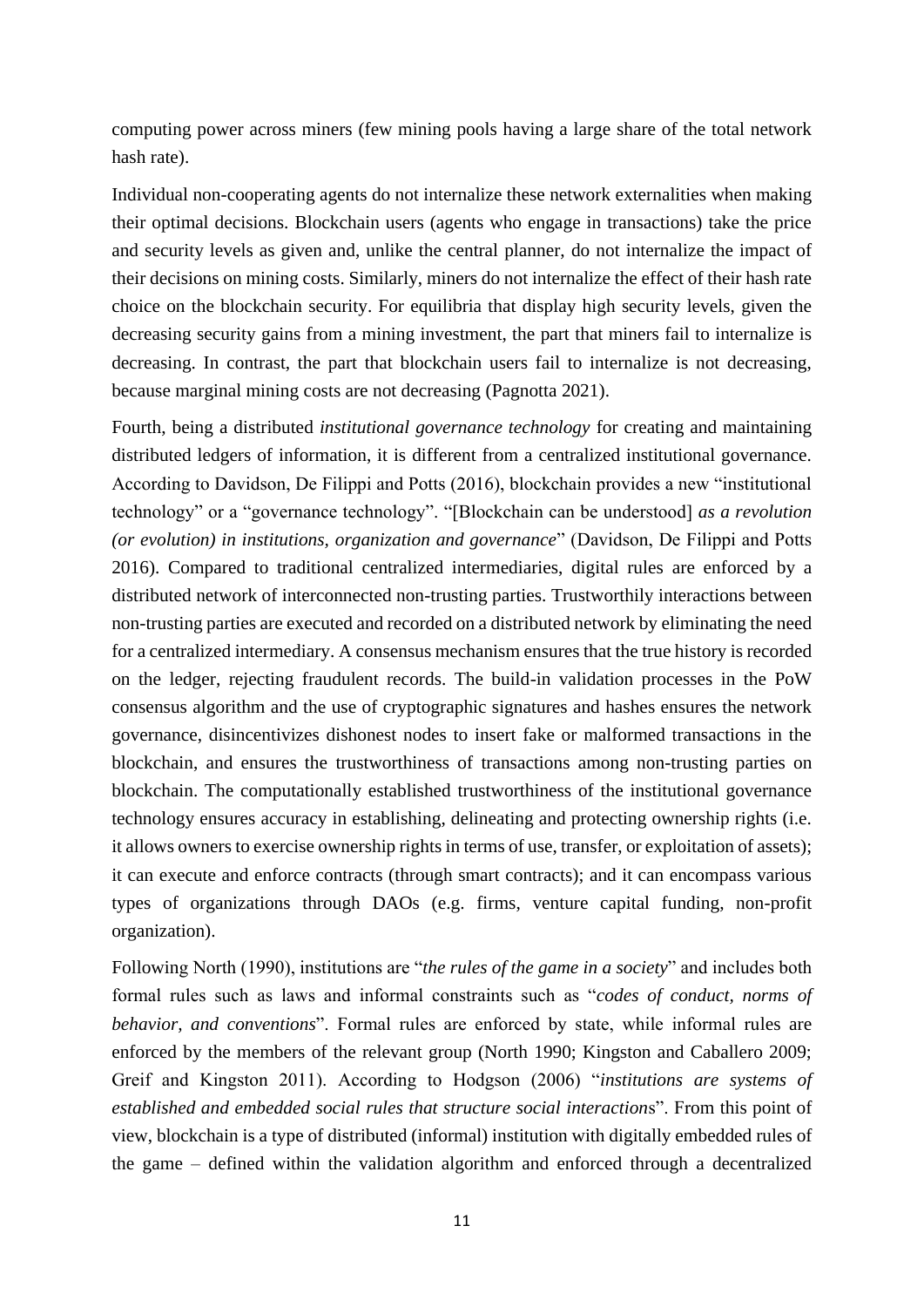network of participants – that structure digitally recorded interactions between agents. According to Davidson, De Filippi and Potts (2016) "[blockchain is] *an 'institutional technology', a governance technology for making catallaxies, or rule-governed economic orders. Blockchains thus compete with firms, markets and economies, as institutional alternatives for coordinating the economic actions of groups of people, and may be more or less efficient depending upon a range of conditions (behavioural, cultural, technological, environmental, etc).*"

Fifth, significant changes in the *global technological development* (e.g. new/faster technologies become available) or macroeconomic environment, require adjustments in the institutional governance – either by a central authority or endogenously. Technological changes underlying digital institutional governance systems are considerably faster compared to traditional institutional governance systems. In traditional centralized record-keeping systems, the frequency of important technological changes and the required institutional governance adjustments is low; the key role in adjusting institutions to changes in the external environment plays the centralized intermediary. In digital self-enforcing record-keeping systems, the frequency of technological changes and the required institutional governance adjustments is high; the institutional governance is adjusted endogenously. For example, the blockchain network governance employs the PoW consensus algorithm and uses cryptographic signatures and hashes. The institutional governance technology of Blockchain is frequently adjusted (every 14 days) to changes in the technological development (e.g. growth of the mining processor computing speed) or macroeconomic environment (e.g. significant increase in the cryptocurrency's value and hence mining rewards in a fiat currency denomination) by adjusting mining incentives for the network record-keepers (Dollar and Kraay 2003; Hodgson 2006; Glaeser et al. 2004; Kingston and Caballero 2009; Greif and Kingston 2011).

Blockchain provides a particularly interesting case to study, as the institutional governance system (i.e. the security of the enforcement of property rights and contracts) is determined endogenously by the underlying governance technology. Whereas traditional centralized institutional governance systems often are path-dependent and face many impediments to bring about evolutionary developments (e.g. interest group pressure, bargaining and political conflict between interest groups) which makes them less sensitive to economic changes (North 1990; Kingston and Caballero 2009; Greif and Kingston 2011), the flexibility in institutional adjustment of digital distributed ledgers allow them to adopt and accommodate changing market conditions such as integrating and stimulating the growth of new technologies and "non-tangible" innovations. Institutional rigidity (neutrality) could be desirable in certain situations particularly when underlying factors (e.g. economic crisis, political crisis, civil conflicts, wars) pressure towards lower-quality institutions, but not in others (uni-directional institutional change towards its improvement is desirable, not vice versa). Hence, it is important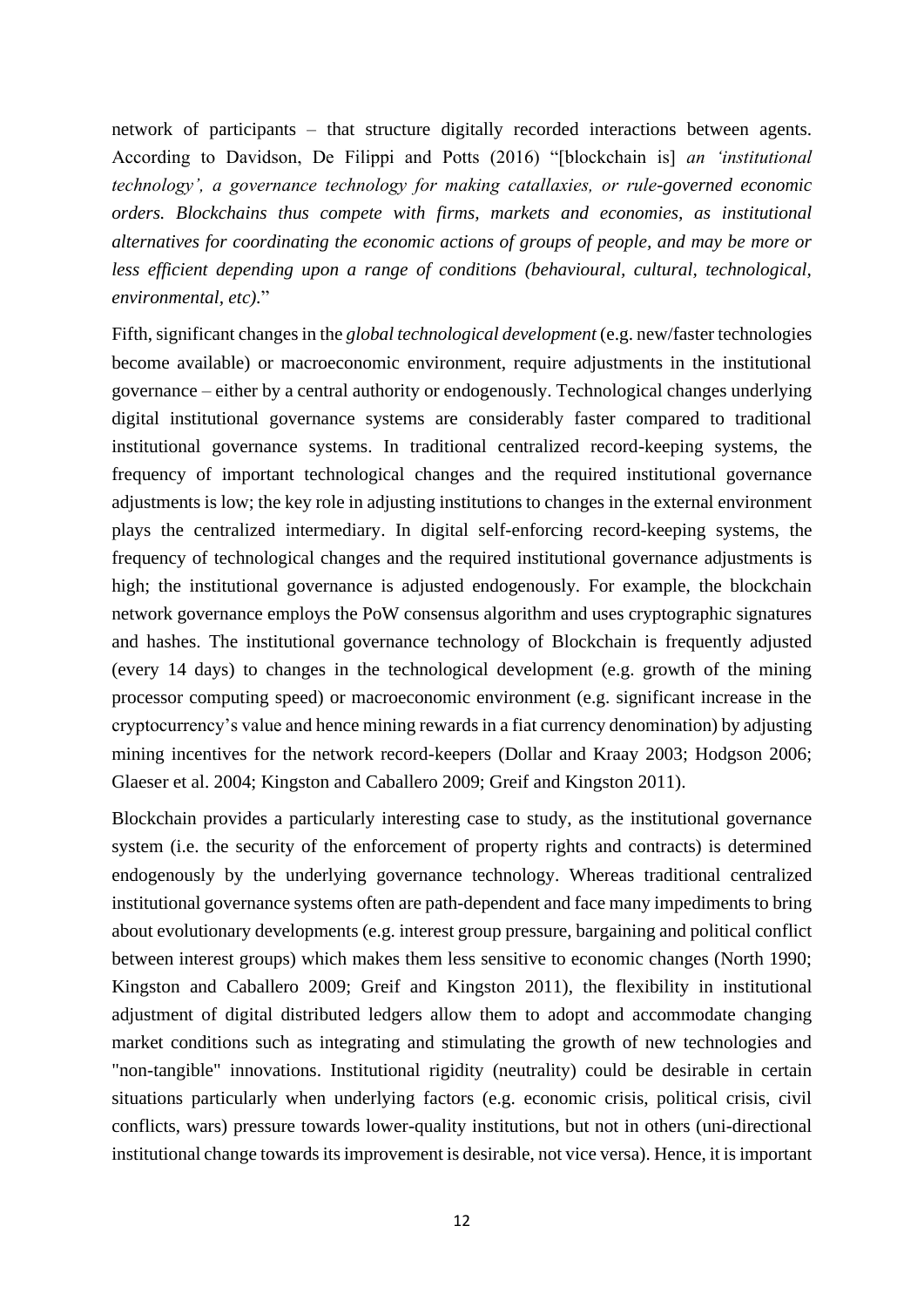to understand the interdependencies between mining costs, mining rewards and blockchain security.

#### **3 Conceptual Framework**

#### **3.1 The model**

We want to determine theoretically the equilibrium relationships between blockchain security, cryptocurrency market outcomes and resources devoted to the blockchain mining. Building on the mining models of Thum (2018) and Budish (2018) and considering the PoW of the most popular cryptocurrencies as example, we model a rational miner *i* that decides on the quantity of computing capacity, *mit* (e.g. expressed by the number of computer operations), to devote for mining each block *t* (represented in block time measured in 10 minute interval which is the average time needed to mine a block in blockchain). The mining output is measured in capacity of blockchain security units.

The probability of miner *i* winning the contest (i.e. the right to generate a new block and collect reward) depends on his/her computing capacity devoted for each block relative to the computing capacity of other miners. Previous studies assume that the probability of winning the contest and validating a block is independent of the miner size:  $m_{it}/(m_{it} + \sum_{j \neq i}^{n_t} m_{jt})$ , where  $n_i$ is the total number of miners and  $\sum_{j \neq i}^{n_t} m_{jt}$  $\sum_{j \neq i}^{n_t} m_{jt}$  is the total blockchain computing capacity of other miners devoted to the block *t* (e.g. Cocco and Marchesi 2016; Thum 2018). However, Parra-Moyano, Reich and Schmedders (2019) show that the probability of relatively bigger miners winning the mining contest is higher than that of relatively smaller miners because there is a "learning" effect when mining a particular block with larger mining computers learning faster than smaller mining computers. To account for the *learning by mining*, we assume the following transformation of the probability for a miner winning a block:  $e^{m_t^{\gamma}}/(e^{m_{it}^{\gamma}} + \sum_{j \neq i}^{n_t} e^{m_j^{\gamma}})$ ,

where  $\gamma$  is a transformation parameter (with  $0 < \gamma \le 0$ ), which implies that the ratio of odds between big and small miners (mining computers) of winning a block increases with the miners' size,  $m_{it}$ , while keeping the ratio of miner' size between miners fixed.

The purchase price of one unit of a computer equipment of a given efficiency,  $\varepsilon$ , is denoted by  $q_t$ . The successful miner receives reward  $p_t R_t$ , where  $R_t$  is cryptocurrency quantity and  $p_t$  is the cryptocurrency price per one unit expressed in monetary values (e.g. US dollar). Miner *i* chooses computing capacity,  $m_{it}$ , for a given computer efficiency,  $\varepsilon$ , so that to maximize the present discounted value of the flow of profits over the infinite time horizon:

(1) 
$$
\pi_i = \sum_t \left( \frac{1}{1+\rho} \right)^t \left( \frac{e^{m_{it}^Y}}{e^{m_{it}^Y} + \sum_{j \neq i}^{n_t} e^{m_{jt}^Y}} E(p_t) R_t - c_t m_{it} - q_t I_{it} \right) - F
$$

Subject to  $m_{it+1}$  units of computing capacity: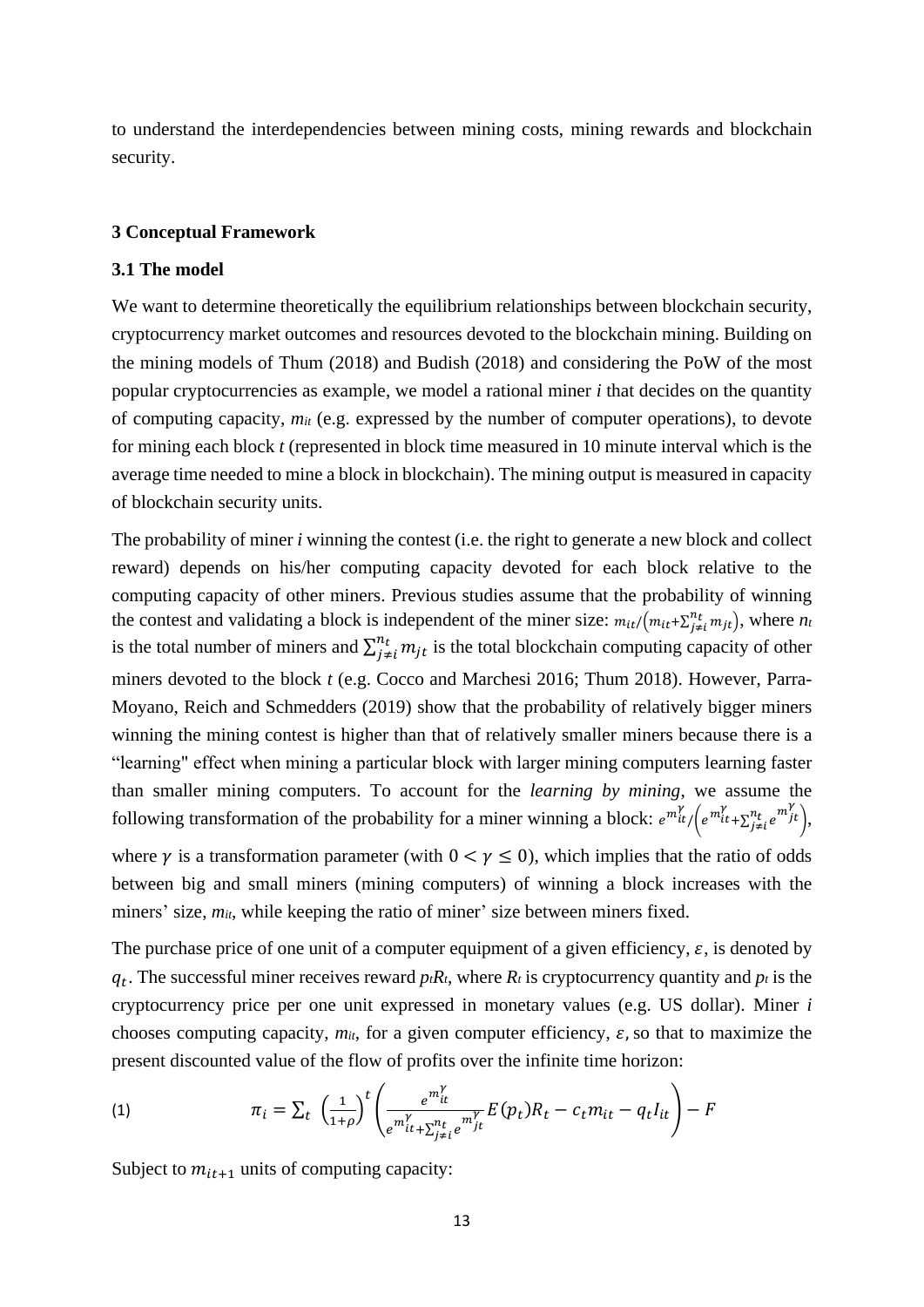(2) 
$$
m_{it+1} = (1 - \delta)m_{it} + I_{it}
$$

where  $c_t$  denotes variable costs per computer operation (e.g. energy cost),  $E(p_t)$  is the expected cryptocurrency price,  $\delta$  is depreciation rate,  $I_{it}$  is investment in computer equipment, *F* are one-time fixed costs (e.g. building – see Garratt and van Oordt 2020), and  $\rho$  is a discount rate for time preference. Deviations from the expected price are random shocks, *ν*, with an expected value of zero:  $E(p_t) = p_t^*$ , where  $p_t = p_t^* + v$ . We assume a rational price expectation framework of Muth (1961) in which miners base their cryptocurrency price formation on all the available information at the time when making their decisions on the investment in  $m_i$ . Miners are identical, risk-neutral, non-cooperative and profit-driven agents that invest according to the anticipated real value of block rewards.

Maximizing miner *i*'s profits for the given blockchain computing capacity of all other miners yields the following optimal conditions:

<span id="page-13-0"></span>(3) 
$$
-q_t + \frac{1}{1+\rho} \lambda_{t+1} = 0
$$

$$
^{(4)}
$$

$$
\frac{\gamma m_{it}^{\gamma-1} e^{m_{it}^{\gamma}} \Sigma_{j \neq i}^{n_t} e^{m_{jt}^{\gamma}}}{\left(e^{m_{it}^{\gamma} + \sum_{j \neq i}^{n_t} e^{m_{jt}^{\gamma}}}\right)^2} E(p_t) R_t - c_t + \frac{1}{1+\rho} (1-\delta) \lambda_{t+1} = \lambda_t
$$

<span id="page-13-1"></span>(5) 
$$
m_{it+1} = (1 - \delta)m_{it} + I_{it}
$$

where  $\lambda_t$  is a shadow price for a unit of computer resources.

Assuming a steady state equilibrium with  $m_{it} = m_{il}$ ,  $R_t = R_l$ ,  $E(p_t) = E(p_l)$ ,  $q_t = q_l$ , and  $n_t = n_l$  for  $t \neq l$  and a symmetric equilibrium with  $m_{it} = m_{jl}$ , the equilibrium computing capacity per miner can be derived from equations [\(3\)](#page-13-0) to [\(5\)](#page-13-1) as follows:

<span id="page-13-2"></span>(6) 
$$
m_t = \left[\frac{\gamma(n_t-1)}{n_t^2} \frac{E(p_t)R_t}{c_t + (\rho + \delta)q_t}\right]^{\frac{1}{1-\gamma}}
$$

Rewriting equation [\(6\)](#page-13-2) in terms of the total blockchain computing capacity devoted to mining,  $n_t m_t^*$ , yields the mining equilibrium:

<span id="page-13-3"></span>(7) 
$$
n_t m_t = \left(\frac{1}{n_t}\right)^{\frac{1+\gamma}{1-\gamma}} \left[\gamma(n_t - 1)\frac{E(p_t)R_t}{c_t + (\rho + \delta)q_t}\right]^{\frac{1}{1-\gamma}}
$$

Equation [\(7\)](#page-13-3) implies that the total blockchain computing capacity increases in the relative gain from mining,  $E(p_t)R_t/(c_t+(\rho+\delta)q)$ . The mining equilibrium implies that the blockchain computing capacity devoted to mining fluctuates with the cryptocurrency price. This model feature reflects the intuition that, ceteris paribus, higher nominal reward or higher cryptocurrency price induces miners to invest in more computing capacity. The opposite is true when agents anticipate the value of cryptocurrency to be low, miners have little incentive to invest in computational resources, and the security of the network is low.

Second, the mining equilibrium [\(7\)](#page-13-3) implies that the total blockchain computing capacity increases at a decreasing rate in the level (intensity) of competition,  $(n_t - 1)/n_t^2$ .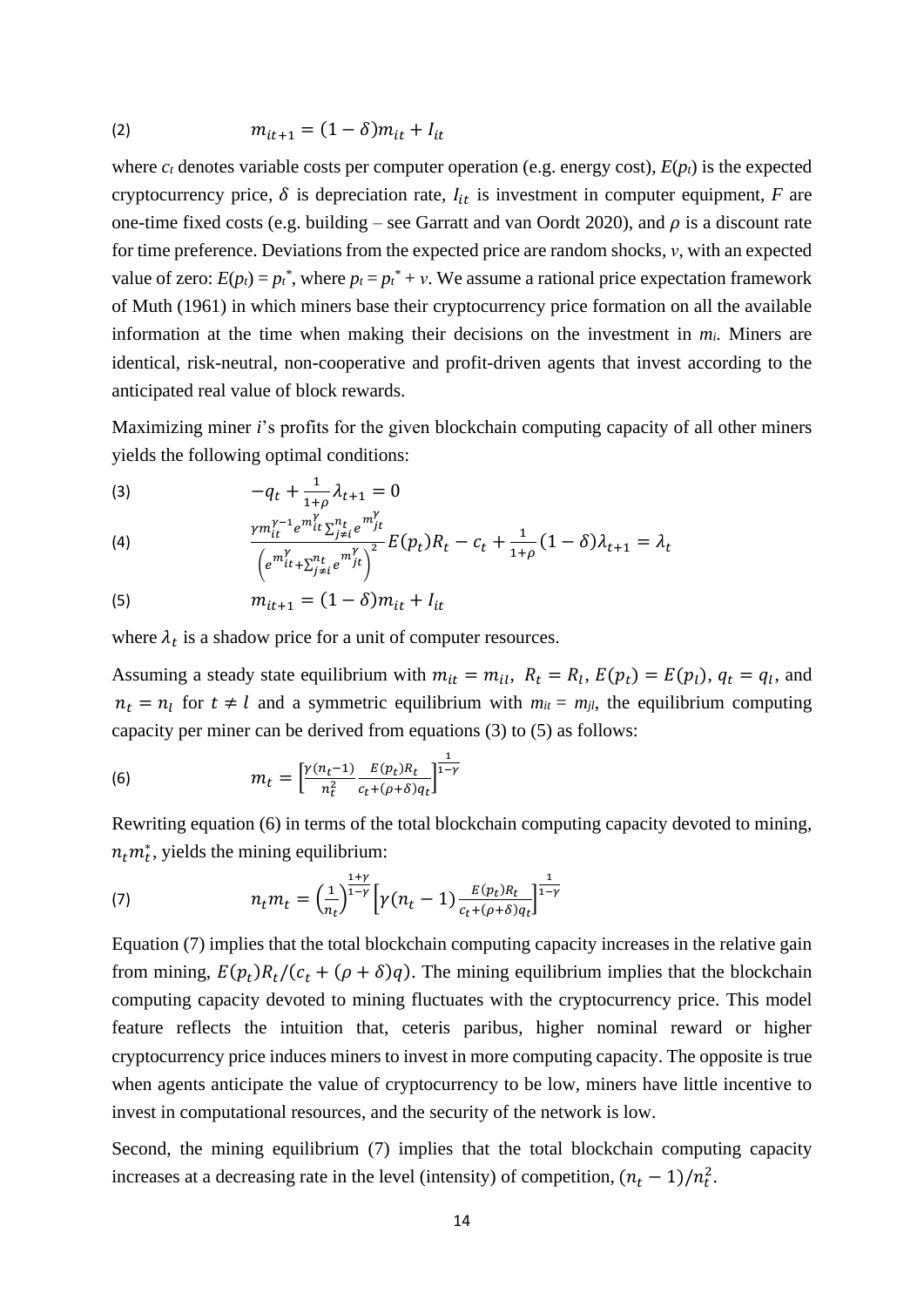Third, equation [\(7\)](#page-13-3) implies that miners have incentives to revert to the equilibrium level of the blockchain computing capacity as a response to cryptocurrency price shocks because otherwise miners would experience losses.

We follow Abadi and Brunnermeier (2018) and assume a free entry equilibrium where miners enter until profits are driven to zero. In the blockchain system, miners don't compete in prices but in capacity, similar to Cournot-type firms. An increase in the processing power of competing miners results in the expansion of the total blockchain computing capacity. In the presence of network externalities, free entry of miners serves to pin down the strength of the security.

Using equations [\(5\)](#page-13-1) and [\(6\),](#page-13-2) it is possible to derive the equilibrium number of miners,  $n_t$ , depending on mining returns, variable costs, fixed costs and the level (intensity) of competition,  $(n_t - 1)/n_t^2$ :

(8) 
$$
n_t = E(p_t)R_t / \left(\rho F + (c_t + \delta q_t) \left[\frac{\gamma(n_t-1)}{n_t^2} \frac{E(p)R}{c_t + (\rho + \delta)q_t}\right]^{\frac{1}{1-\gamma}}\right)
$$

Fixed costs are related to credit constraint and rigidities to increase capacity related to financing the entry costs into the mining.

Equation[s \(3\)](#page-13-0) t[o \(7\)](#page-13-3) define the equilibrium behavior of honest miners by pinning down the level of computer resources they would allocate for mining at a given level of reward and competition from other miners. The total blockchain computing capacity devoted to the blockchain mining,  $n_t m_t$ , determines the security of blockchain. As discussed above, the more challenging is the computational mining puzzle to solve, the safer and more stable is the institutional governance technology because it becomes more costly for a potentially dishonest miner to conduct an attack. Such an attack may adversely affect the perception of cryptocurrency by its users reducing their trust and hence valuation of the cryptocurrency. If the reduction of the trust is large, it may cause a collapse in the economic value (price) of cryptocurrency. As equation [\(7\)](#page-13-3) implies, the blockchain computing capacity for mining and hence the hash rate of the network would reduce, which might eventually lead to a collapse of blockchain. Thus, the security of the PoW blockchain depends on the size of mining reward received by miners which also determines the total blockchain computing capacity determined in equation [\(7\).](#page-13-3)

### **3.2 Blockchain security and attacks**

The probability of a (successful) attack on blockchain is reflected in the underlying ledger's security, it is inversely related the blockchain's security budget. This probability is driven by the balance of computing power between an attacker and honest miners. As noted by BitcoinWiki (2021), "*Bitcoin's security model relies on no single coalition of miners*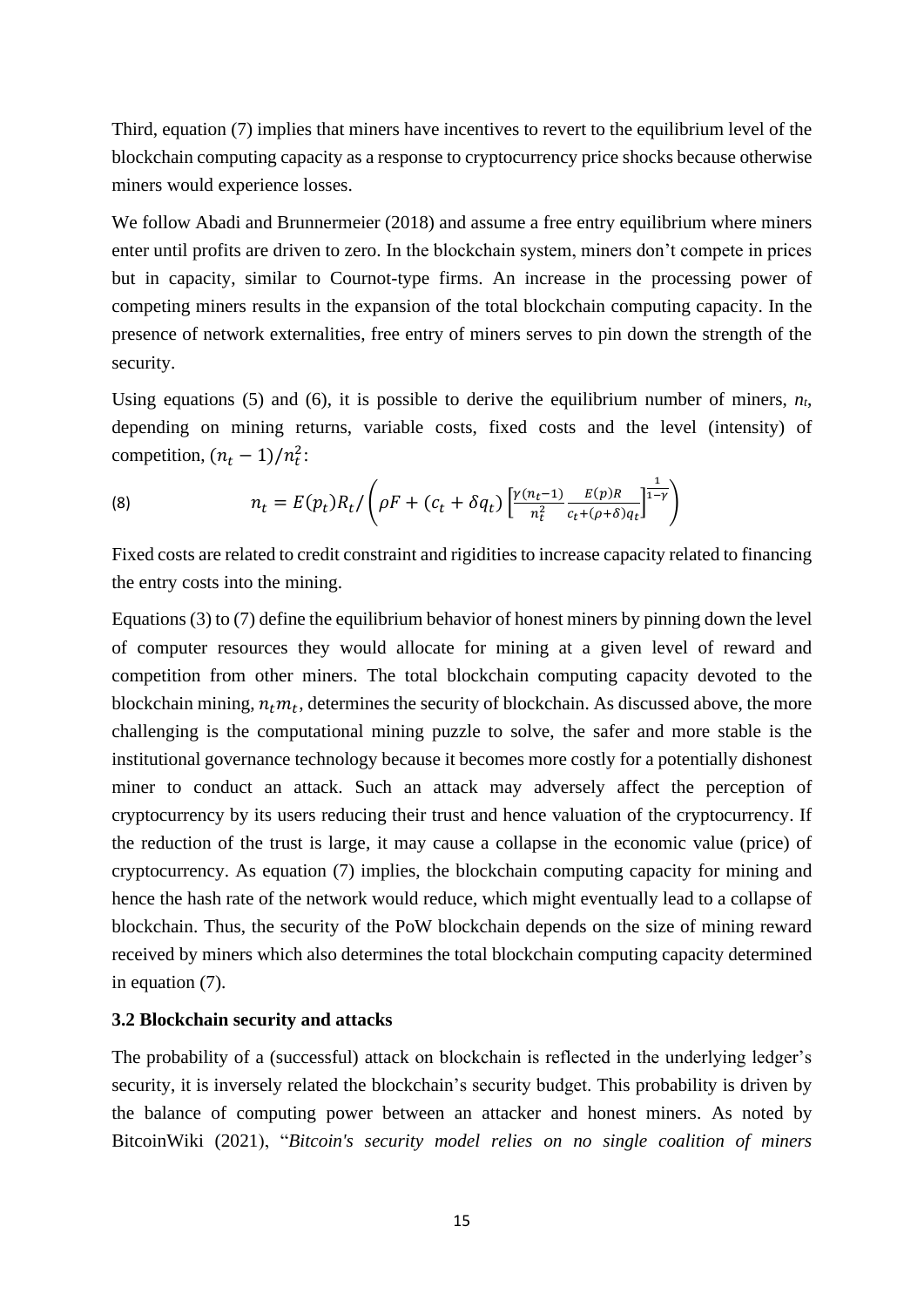*controlling more than half the mining intensity*".<sup>9</sup> A miner who controls more than 50% of the total blockchain computing capacity could exercise attack on blockchain that involves the addition of blocks that are somehow invalid or reverse previous accepted transactions ("majority attack"). Either the blocks contain outright fraudulent transactions, or they are added somewhere other than the end of the longest valid chain. A successful majority attacker could prevent (for the time that the attacker controls mining) confirmation of new transactions (e.g. by producing empty blocks) and reverse own transactions which potentially allows doublespending thus affecting all transactions that share the history with reversed transactions (BitcoinWiki 2021).

In our model, to control a majority power, equation [\(7\)](#page-13-3) implies that an attacker must control more than 50% of the total blockchain computing capacity,  $An_t m_t$ , where  $A > 1$ . If we assume that the attack takes the duration equal to  $s$  block time, then the attacker's costs<sup>10</sup> are  $sA(cn_t m_t + q_t n_t I_t) - (1 - \theta)qn_t m_t$  and the mining reward during the attack is  $s p_t R_t$ , where  $\theta$  ( $0 \le \theta \le 1$ ) represents the proportion of the mining technology,  $m_t$ , that can be recovered (reused, resoled, repurposed) after the attack. <sup>11</sup> The first term of the attacker's costs,  $sA(c_t n_t m_t + q n_t l_t)$ , includes energy and investment costs, while the second term, (1 –  $\theta$ ) $qn_t m_t$ , represents the loss related to the part of mining technology that cannot be recovered after the attack.

To des-incentivize and deter attacks on blockchain, the cost of an attack must be greater than the potential gain from an attack. Using the optimal condition [\(5\),](#page-13-1) this implies the following incentive compatibility condition for blockchain against attacks:

<span id="page-15-0"></span>
$$
(9) \qquad \qquad \text{SAnn}^*[(c_t + q_t \delta) - (1 - \theta)q_t] \ge (1 - \Delta)\text{sE}(p_t)R_t + V_A(\Delta)
$$

where  $\Delta$  (0  $\leq \Delta \leq 1$ ) is the proportional decrease in the price of cryptocurrency after the attack and *V<sub>A</sub>* is the expected payoff of the attack which is dependent on  $\Delta$  and is equal to the sum of gains,  $V_t(\Delta)$ , obtained over the duration of attack *s* with  $V_A(\Delta) = \sum_s V_t(\Delta)$ .<sup>12</sup> The payoff from the attack, *VA*, can represent the gain from a cryptocurrency double-spending or other type of gains (e.g. gain from a short sale of cryptocurrency, gain in cryptocurrency future markets from price fluctuation caused by the attack).

Using equation [\(6\),](#page-13-2) the incentive compatibility condition [\(9\)](#page-15-0) can be rewritten as:

<sup>9</sup> Although Bitcoin has not suffered from a majority attack, a number of Altcoins were subject to successful attacks in the past. For example, this was the case of the Bitcoin hard fork (Bitcoin Gold) in May 2018 (stealing \$18 million worth of Bitcoin and other cryptos ), Ethereum Classic (ETC) in January 2019 (double spending to over 200,000 ETC worth around \$1.1 million), and Verge (XVG) was attacked several times in 2018 (with the biggest attack extracting about 35 million of XVG) (ViewNodes 2019).

<sup>&</sup>lt;sup>10</sup> According to Crypto51 (2021), the theoretical cost of a 51% attack on Bitcoin is \$ 413,908 per one hour.

 $11$  Note that if Bitcoin does not collapse after the attack, the mining equipment can be reused in continuing mining Bitcoin.

 $12$  Note that in the steady state situation assumed in the incentive compatibility condition [\(9\),](#page-15-0) implies that the discount rate  $\rho$  cancels out with  $V_t(\Delta) = V_l(\Delta)$  for  $t \neq l$ .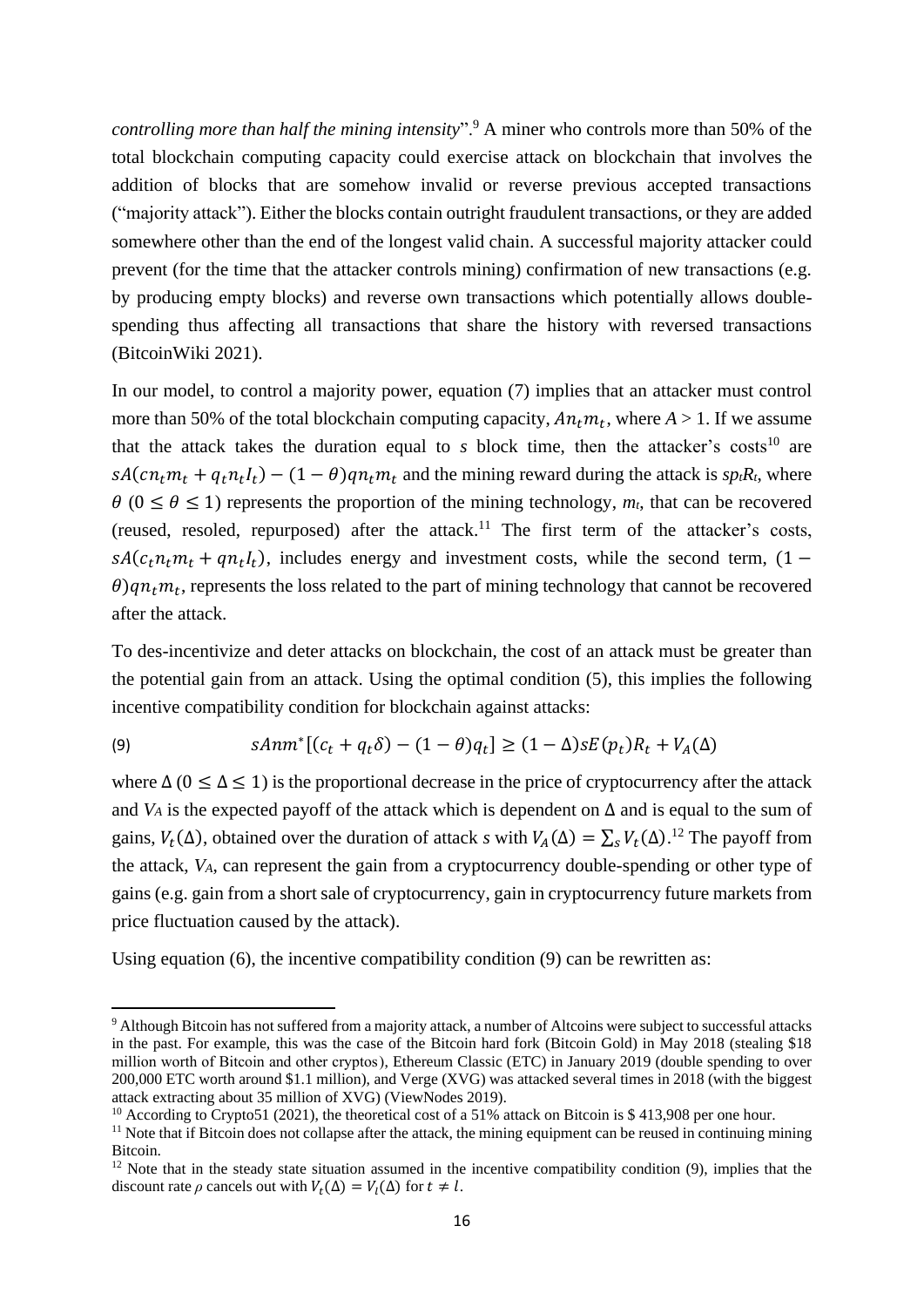<span id="page-16-0"></span>(10) 
$$
\left\{ [E(p_t)R_t]^{\frac{\gamma}{1-\gamma}} - \frac{(1-\Delta)}{\beta} \right\} sE(p_t)R_t \geq \frac{V_A(\Delta)}{\beta}
$$

where  $\beta = An_t[(c_t + q\delta) - (1-\theta)q] \left[ \frac{\gamma(n_t-1)}{n_t^2} \right]$  $rac{1}{n_t^2} \frac{1}{c_t+(\rho-1)}$  $\frac{1}{c_t+(\rho+\delta)q_t}$ 1  $1-\gamma$ 

Consider an attack where the only gain,  $V_A$ , is double spending. The attacker acquires  $X$  units of crypto coins which (s)he double spends during the attack by exchanging them for the standard fiat currency. This implies that the gain from attack is  $V_A(\Delta) = E(p_t)X - \Delta E(p_t)X$ . After the attack, the attacker keeps the value of (double spent) *X* cryptocurrency in the standard fiat currency,  $E(p_t)X$ , but loses partially or fully (value of) cryptocurrency acquired for the attack,  $\Delta E(p_t)X$ . If  $\Delta$  is sufficiently small (i.e. cryptocurrency does not collapse after the attack), then the system is vulnerable to the double-spending attack. However, if  $\Delta = 1$  there is no gain from double-spending attack because the double spending attacker loses exactly as much value as (s)he gains from double spending. That is,  $V_A(\Delta) = 0$  and equation [\(10\)](#page-16-0) collapses to  $[(\gamma(n_t - 1)/n_t^2)(E(p_t)R_t/c_t + (\rho + \delta)q_t)]^{1/(1-\gamma)} = m_t \ge 0$ . If  $\Delta$  is sufficiently large, then the attack can sabotage the blockchain and lead to its complete collapse if ∆= 1. In this case, the motivation of the attacker may be other than the gain (profit) from double spending (e.g. adversary power interested to damage the cryptocurrency which could include a competing centralized intermediary, a competing cryptocurrency, or other entity) (Budish 2018).

In line with Abadi and Brunnermeier (2018); Budish (2018), equation [\(10\)](#page-16-0) implies that the equilibrium block reward to miners must be sufficiently large relative to the one-off gain from the attack. Given that the gain from the attack,  $V_A(\Delta)$ , is unknown (e.g. in the case of the double spending attack, *X* an thus  $V_A(\Delta) = E(p_t)X - \Delta E(p_t)X$  could be large for  $\Delta < 1$ ) and its value might be substantial, the equilibrium mining intensity needs to be larger than the one implied by equation [\(7\)](#page-13-3) in order to deter an attack. This is induced by the fact that the payoff from the blockchain attack, *VA*, does not affect the economic behavior (incentives) of honest miners in allocating their computing capacity for mining (i.e. *V<sup>A</sup>* does not enter in equation [\(7\)\)](#page-13-3).

#### **3.3 Testable hypotheses**

From equations (7)-(10), we can derive three empirically testable hypotheses:

- *Mining reward hypothesis*: Security outcomes of the PoW-blockchain and the cryptocurrency price. When agents anticipate the value of cryptocurrency to be low, miners have little incentive to invest in computational resources, and the security of the network is low. The opposite is true when agents anticipate the value of cryptocurrency to be high. *Ceteris paribus, the blockchain security is sensitive (elastic) to the mining reward.*
- *Mining cost hypothesis*: The physical resource cost to write on the PoW-blockchain is intrinsically linked to the cost of preventing attacks; the security of blockchain is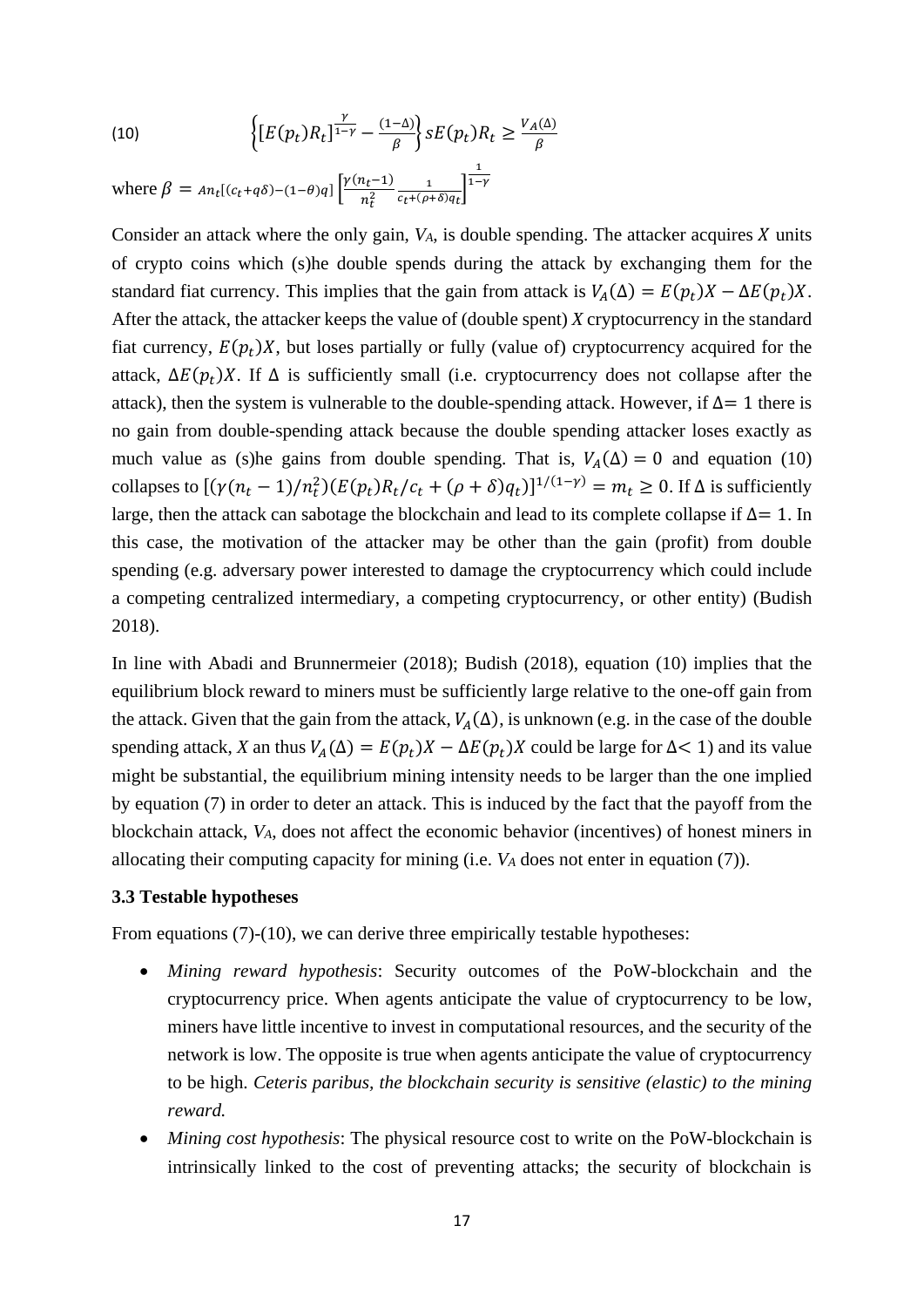structurally linked to the ledger's security budget and mining costs. *Ceteris paribus, the blockchain security is sensitive (elastic) to mining costs.* 

• *Mean-reverting hypothesis*: The mean-reverting behavior of the PoW-blockchain security implies that temporary cryptocurrency price shocks and mining cost shocks do not affect the long-run blockchain security. *Ceteris paribus, the PoW-blockchain security reverts back to mean in the long-run.*

#### **4 Estimation strategy**

# **4.1 Empirical PoW blockchain security model**

The theoretical analysis established interdependencies between blockchain security, cryptocurrency market outcomes and resources devoted to the blockchain mining. Equation [\(7\)](#page-13-3) implies that the security (measured by the allocated computing capacity) of the PoWblockchain depends on mining rewards, the intensity of miners' competition, mining costs, discount rate and the computer equipment cost-efficiency.

In this section, we assess empirically the interdependencies between mining costs, mining rewards and the PoW-blockchain security outcomes on cryptocurrency market outcomes and mining resources. For the sake of tractability, it is useful to apply a logarithmic transformation to equation [\(7\),](#page-13-3) which yields the following equilibrium relationship:

<span id="page-17-0"></span>
$$
(11) \t\t y_t = b_0 + \beta x_t + u_t
$$

where *y* represents the dependent variable – the PoW blockchain security (computing capacity devoted to mining),  $\beta$  is a vector of coefficients to be estimated, x is a vector of explanatory covariates – mining rewards,  $p_t R_t$ , the number of miners,  $n_t$ , the intensity of miners' competition,  $(n_t - 1)/n_t^2$ , the cost of mining (including the discount rate),  $c_t + (\rho + \delta)q_t$  and the computer equipment efficiency,  $\varepsilon_t$ , and  $u_t$  is an error term.

The expected signs of coefficients for the mining reward and the intensity of miners' competition in equation [\(11\)](#page-17-0) are expected to be positive (*number of miners* and *mining reward effects* in Figure 2). The sign of coefficient associated with the cost of mining (energy costs and discount rate) is expected to be negative (*mining cost effect* in Figure 3). The computer equipment cost-efficiency coefficient is expected to have a positive relationship with the blockchain computing capacity, because everything else constant, higher computing efficiency implies that less energy is needed to achieve a certain computing hash rate. Our primary interest is on coefficients associated with the mining reward and the cost of mining: the first coefficient measures the elasticity of the PoW-blockchain security (mining network hash rate) with respect to the mining reward (Mining reward hypothesis) and the second one with the mining costs (Mining cost hypothesis). They reflect the level of endogeneity of the security of the PoWblockchain with respect to cryptocurrency market outcomes.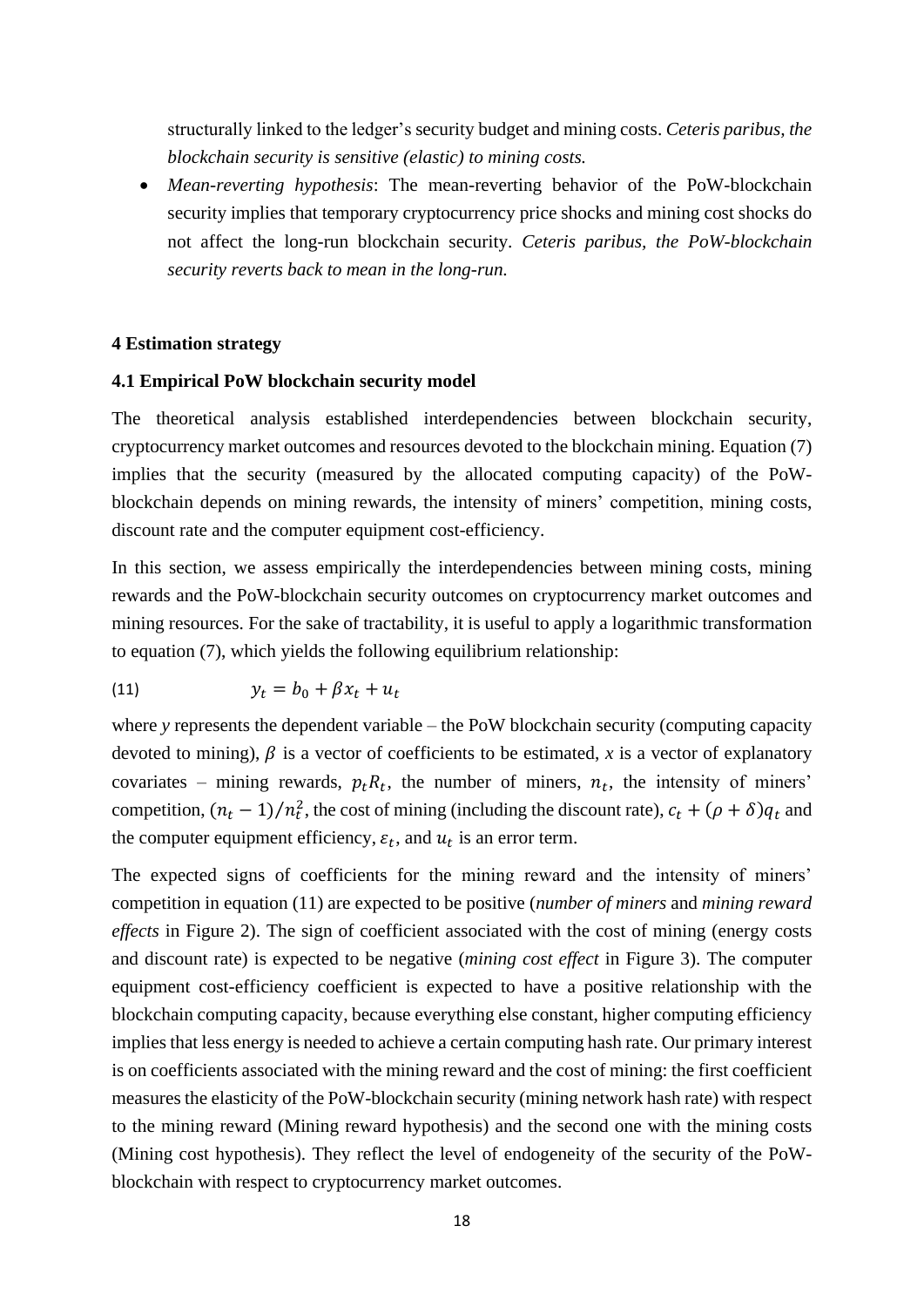#### **4.2 Estimation issues**

The estimation of interdependencies between mining costs, mining rewards and blockchain security determined in equation [\(11\)](#page-17-0) is subject to several econometric issues. The first aspect to consider is the problem of endogeneity. The endogeneity issue is particularly relevant for distributed digital ledger series, as the security outcomes of the PoW-blockchain can be determined concurrently with the cryptocurrency mining reward. For example, when distributed agents anticipate the value of cryptocurrency to be low, miners are not motivated to invest in computational resources, and the security of the blockchain would be low. In that case, crypto-coin users do not wish to accumulate large real balances, and the resulting market valuation for cryptocurrency would be low. The opposite would be true if the value of cryptocurrency is expected to be high.

To address the endogeneity problem, we rely on the Autoregressive Distributed Lag (ARDL) methodology that is being increasingly used for studying cryptocurrencies (e.g. Bouoiyour and Selmi 2015) and financial markets more generally (e.g. Stoian and Iorgulescu 2020). The ARDL bounds testing approach developed by Pesaran and Shin (1999) is particularly appropriate for estimation of the blockchain security equilibrium relationship [\(11\)](#page-17-0) as it enables to model the long- and short-run relationships simultaneously and has several advantages over the standard cointegration methods. A key advantage for our analysis is that the ARDL approach allows treating all the relevant moments of blockchain series as potentially endogenous. As noted by Pesaran and Shin (1999, p. 16), the use of ARDL is well suitable to address the endogeneity problem: ''*appropriate modification of the orders of the ARDL model is sufficient to simultaneously correct for residual serial correlation and the problem of endogenous regressors*''.

In the context of cryptocurrencies, another important advantage is that the ARDL approach permits different number of lags for each series. Contrary to other cointegration techniques (see Engle and Granger, 1987; Phillips and Ouliaris, 1990; Johansen, 1991), the ARDL methodology does not require testing for the order of integration; it can be applied irrespective of whether the regressors are purely  $I(0)$ , purely  $I(1)$  or mutually cointegrated variables (Pesaran et al., 2001). However, as pointed out by Ouattara (2004), if I(2) variables are present in the data, the computed *F* statistics of Pesaran et al. (2001) become invalid. To make sure that none of the variables is integrated of order I(2) or beyond, we investigate the integration status of the series by using the augmented Dickey–Fuller (ADF) test, the Dickey–Fuller GLS test (DF-GLS) and Phillips–Perron (PP) test. In order to find the appropriate number of lags for the series we follow the Akaike Information Criterion. Accordingly, the role of the cryptocurrency mining reward and the proof-of-work cost for each of the respective moments can be estimated after accounting for the information embedded in the lags of the entire distribution of blockchain security outcomes.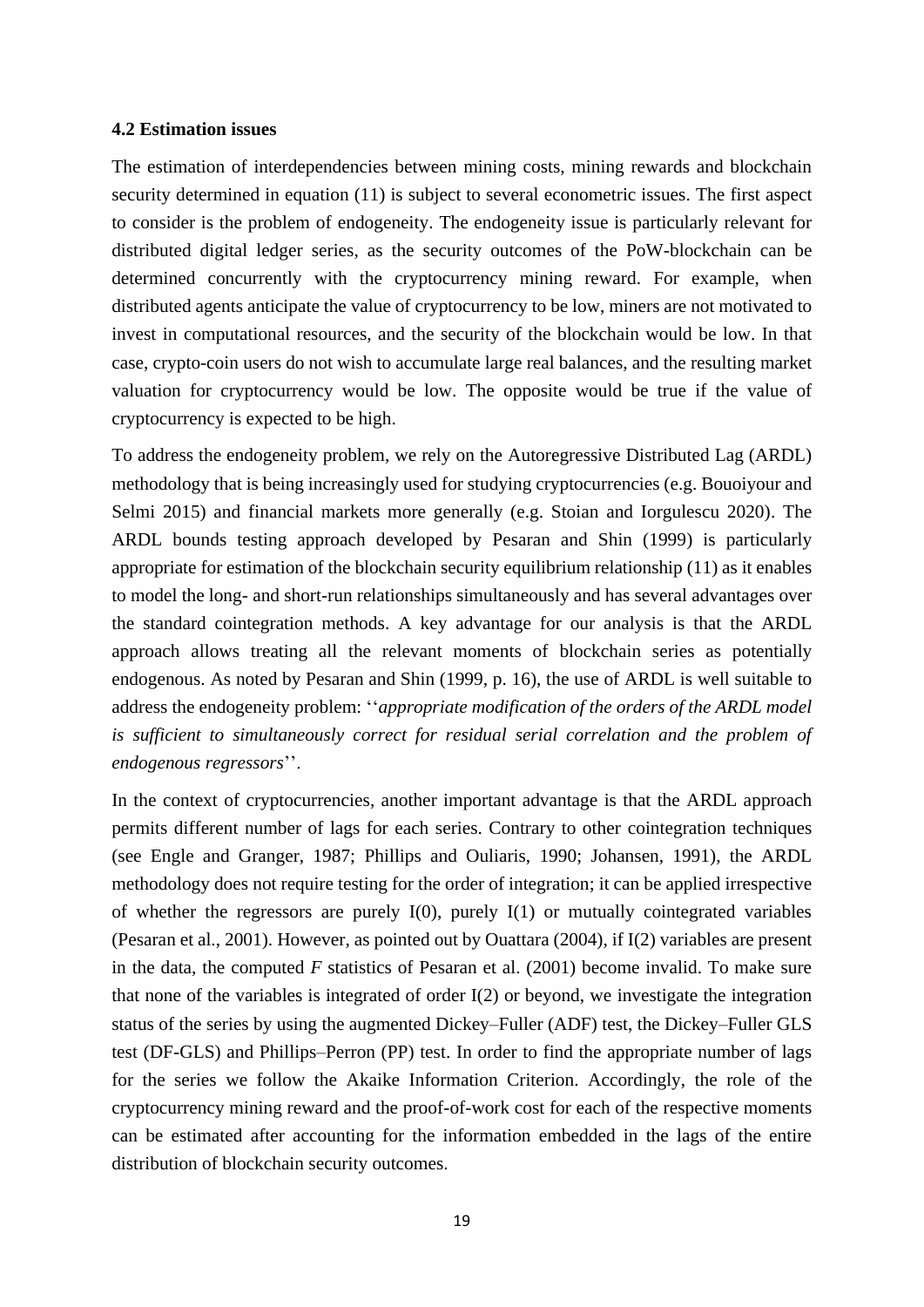Second, there is also a potential errors-in-variables problem because part of the series is obtained from primary non-harmonized data sources and it is not straightforward to judge the reliability of these series. This concerns mainly the series that are not recorded on blockchain, (e.g. mining cost data). Indeed, the mining unit costs time series for different world regions are collected by using different sampling methodologies and different weights. These issues can be partially addressed by first differencing the data. Nevertheless, part of potential errorsin-variables issues remain. To address the remaining potential errors-in-variables, we create alternative proxies for the dependent variable  $-$  blockchain security  $-$  and key explanatory variables – mining competition – and estimate these otherwise identical mining models for robustness. The robustness checks results do not indicate any abnormal deviations in the estimated coefficients when cointegrating alternative proxies for the critical series.

#### **4.3 Econometric strategy**

The ARDL procedure involves two steps. First, we check for the existence of a long-run relationship by comparing the calculated F-statistic with the critical value tabulated by Pesaran et al. (2001). We begin with the general form of an ARDL(*p, q*) model:

(12) 
$$
y_t = b_0 + \sum_{i=1}^p \phi y_{t-1} + \sum_{i=0}^q \beta_i x_{t-1} + u_t
$$

where *y* represents the dependent variable – security (computing capacity) of mining, *x* is a vector of independent variables – mining rewards, intensity of miners' competition, energy costs, discount rate and the computer equipment efficiency, *b<sup>0</sup>* is the intercept, *p* is the number of optimal lags of the dependent variable and *q* represent the number of optimal lags of each explanatory variable.

Pesaran et al. (2001) proposed two types of critical values for a given significance level. The first type assumes that all variables in the model are I(1), whereas the second one assumes that all series are I(0). If the computed *F* statistic is below the lower bound, the null hypothesis of no long-run relationship fails to be rejected. In such case, an ARDL model in first differences without an error correction term should be estimated. If the *F*-statistic lies between the two bounds, the result is inconclusive. And finally, if the computed *F*-statistic exceeds the upper bound, the null hypothesis of no cointegration is rejected. In this case, the error correction model to be estimated is:

(13) 
$$
\Delta y_t = b_0 + \alpha (y_{t-1} - \theta x_t) + \sum_{i=1}^{p-1} \psi_{yi} \Delta y_{t-i} + \sum_{i=0}^{q-1} \psi_{xi} \Delta x_{t-i} + u_t
$$

where  $\theta$  represent the long-run coefficients,  $\Delta$  is the first difference operator,  $\psi$  are short-run multipliers and  $\alpha$  shows the speed of adjustment of the dependent variable to a short-term shock. It measures how quickly the blockchain security adjusts to deviations from the equilibrium (Mean-reverting hypothesis).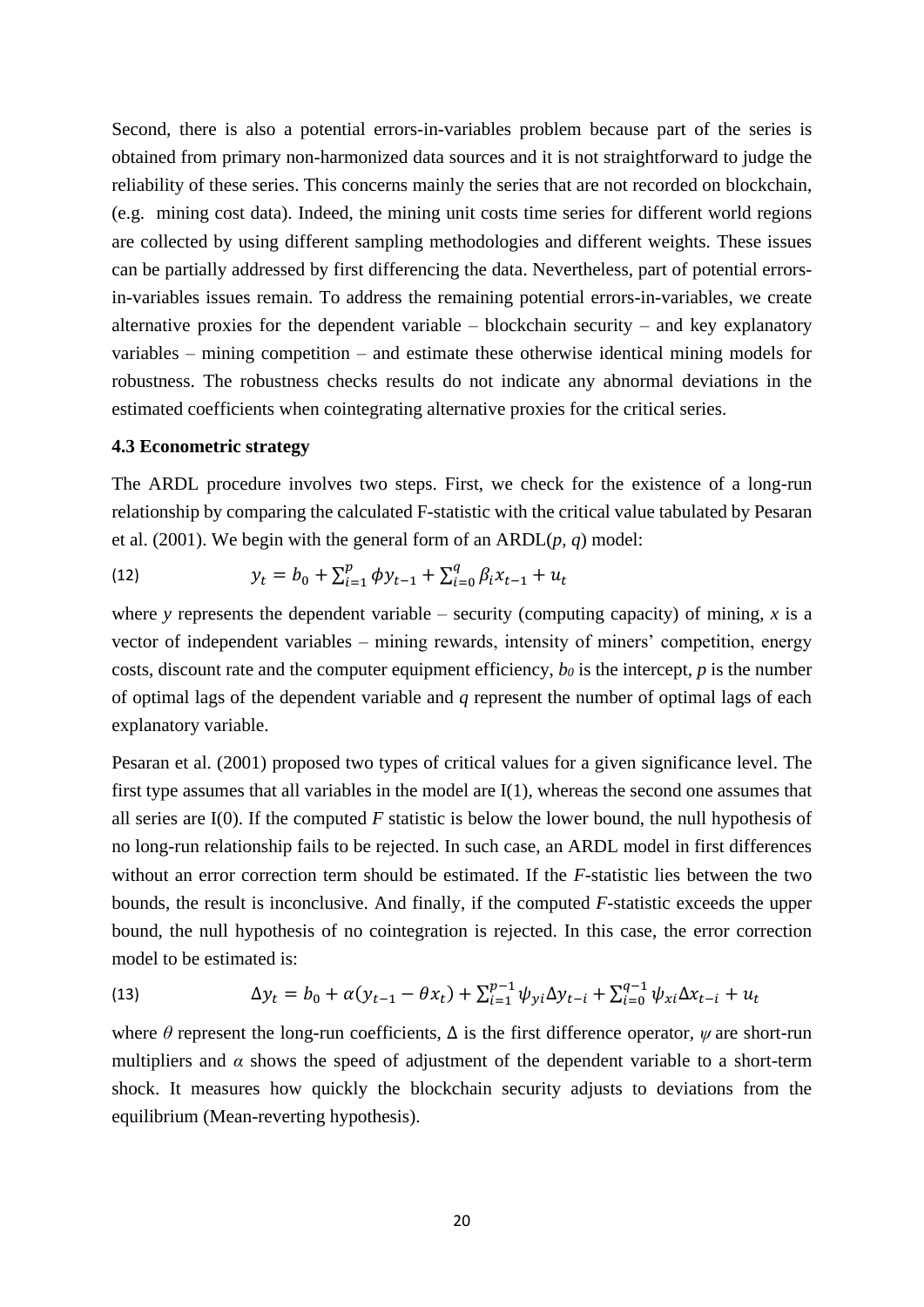### **4.4 Specification tests**

Following the standard approach in the literature (Pesaran et al. 2001), we apply a set of diagnostic tests, as the validity of ARDL results is based on the assumption of normally distributed error terms, no serial correlation, heteroscedasticity and stability of the coefficients. The empirically estimable model specifications and the number of lags is determined based on the results from diagnostic tests, i.e. Breusch-Godfrey LM test and Durbin's alternative test for autocorrelation, Breusch-Pagan/Cook-Weisberg test for heteroscedasticity, normality testing and cumulative sum test for the parameter stability.

### **5 Data**

In empirical estimations, we use Bitcoin daily data for the period 27/12/2014 – 10/01/2021. The details of data series used in estimations and their sources are reported in [Table 1.](#page-33-0) All timeseries are transformed in a log-form in the estimations, implying that the estimated coefficients can be interpreted as elasticities. [Table 2](#page-34-0) provides a descriptive statistic of the data used. The construction of dependent and explanatory variables is explained in the following.

Our principal data source is blockchair.com that contains records for the entire Bitcoin mining history starting from 2009 until latest transactions in 2021. For each block successfully mined, blockchair.com contains 36 block-specific characteristics: *block\_id, hash, time, median\_time, size, stripped\_size, weight, version, version\_hex, version\_bits, merkle\_root, nonce, bits, difficulty, chainwork, coinbase\_data\_hex, transaction\_count, witness\_count, input\_count, output\_count, input\_total, input\_total\_usd, output\_total, output\_total\_usd, fee\_total, fee\_total\_usd, fee\_per\_kb, fee\_per\_kb\_usd, fee\_per\_kwu, fee\_per\_kwu\_usd, cdd\_total, generation, generation\_usd, reward, reward\_usd, miner.* We aggregate single blocks into daily mining output, to align with the rest of the data.

# **5.1 Dependent variable**

The dependent variable is the PoW-blockchain security. According to the theoretical model, the ledger security reflects the probability of an attack; a high security implies that it should be difficult for an attacker to manipulate historical or/and new records. The probability of an attack is determined by the balance of the computing power between potential attackers and honest miners. More (honest) miners and higher computing capacity imply smaller probability of a successful attack (Figure 2).

In the empirical analysis, we measure the blockchain computing capacity devoted to mining by *hash rate*, it is expressed in average daily hashes per second. According to CoinMetrics, there are several drawbacks with the hash rate index.<sup>13</sup> The most important one relates to the random

<sup>13</sup> <https://coinmetrics.io/coin-metrics-state-of-the-network-issue-49>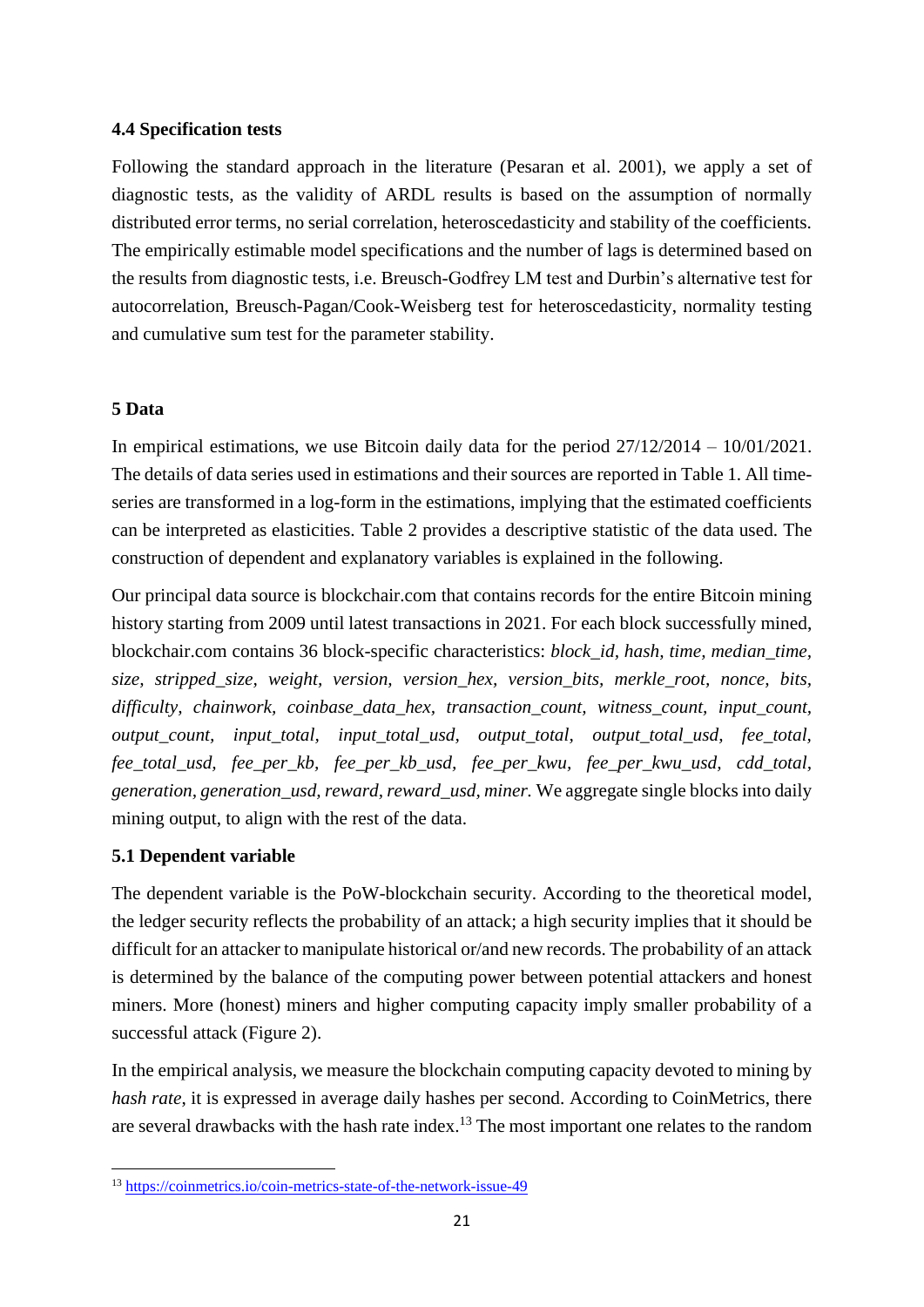block generation process, because of which the implied hash rate tends to follow an oscillating pattern. On the one hand, there is randomness as to whether or not a contract would settle at the top or bottom of an oscillation, which could significantly impact the outcome of a transaction. On the other hand, the hash rate can be manipulatable by large miners that control significant portions of the network hash rate. To circumvent these issues, we use *difficulty* as an alternative proxy for measuring the blockchain computing capacity. The alternative dependent variable mining *difficulty* measures the effort required to mine a new block on the blockchain. Both proxies for the network security – *hash rate* and *difficulty* – have been extracted from bitinfocharts.com (see Table 1). Both series were verified against data from blockchair.com.

### **5.2 Explanatory covariates**

*Mining reward*. PoW-blockchain mining incentives are ensured via rewards for a correct and secure record keeping. The reward for every block is allocated to the miner that first solves the computational problem (hash function), by using guess and check algorithms based on the new and previous blocks of transactions. The mining reward of distributed ledgers is endogenous and fluctuates over time (in a fiat currency nomination  $-$  see Figure 1), implying that the underlying institutional governance technology may be contingent on the mining reward. In the empirical analysis, the variable mining reward is measured as the average daily value of the reward per block calculated by dividing the total mining reward per day (in US dollars) by the total number of blocks per day. Both variables – the total mining reward/day and the total number of blocks/day – have been extracted from blockchair.com (see Table 1).

*Proof-of-work costs*. Free entry and competition ensure that distributed ledgers can be more efficient and transactions less costly than centralized ledgers. As determined in the theoretical model (section 3), blockchain miners can enter freely, meaning that any agent who wishes to write on the ledger may do so by following an agreed set of rules. However, free entry of anonymous record-keepers is 'trustless' and thus requires a trust-enhancing mechanism. PoWblockchains solves the trust problem by forcing record-keepers to pay a physical resource cost to record information and requiring that future record-keepers validate those reports. The physical resource cost to write on the blockchain is the main the cost of operating a distributed digital ledger and forms the PoW-blockchain's security budget.

In the empirical analysis, we construct a separate resource cost proxy for each global world region to measure the variable mining unit costs. According to Ciaian et al. (2021b), electricity costs account for 94-97 percent of variable mining costs of PoW blockchains. Hence, we use electricity prices in Europe (*electricity Europe*), China (*electricity China*) and North America (*electricity N. America*) to measure a region-specific cost of mining. These series have been constructed from three distinct sources: European Electricity Index (epexspot.com), Chengdu's Usage Price Electricity for Industry (ceicdata.com) and Electricity Price in North America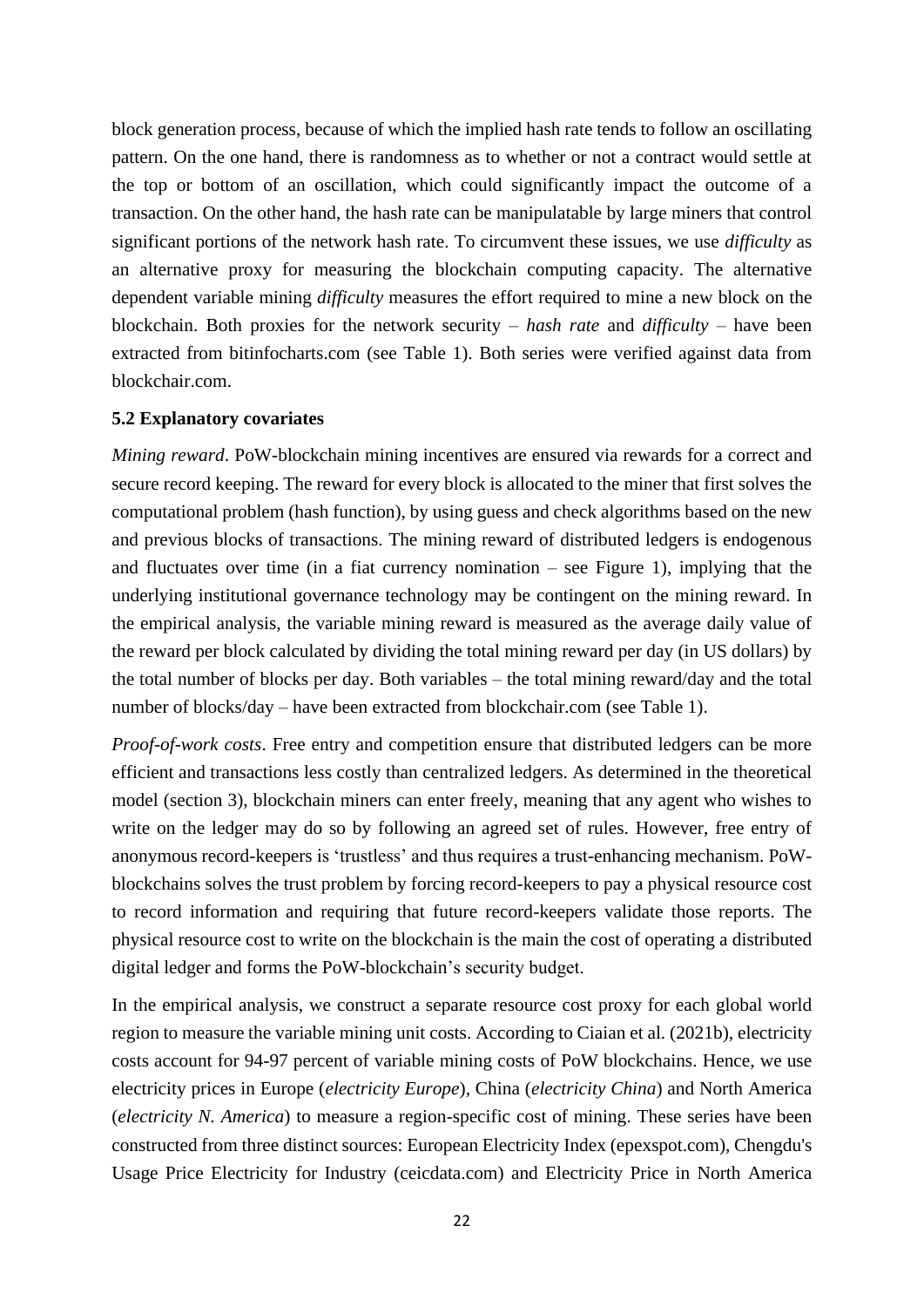(reports.ieso.ca) (see Table 1). To address potential errors-in-variables issues, we construct alternative proxies for measuring the variable mining unit costs and estimate these otherwise identical mining models for robustness.

As regards the fixed costs of mining, the mining *equipment efficiency* is proxied with the most efficient mining hardware available in each time period measured by the energy efficiency of the hardware (see Table 6 for an overview). This approach follows closely the literature (Zade and Myklebost 2018; CBEI 2021). We proxy the discount rate with the US 10-year treasury constant maturity rate (*10-year-treasury*). The 10-Year Treasury Constant Maturity Rate (DGS10) is extracted from fred.stlouisfed.org (see Table 1).

*Number of miners*. The total number of blockchain miners affects the blockchain security both directly and indirectly via network externalities (see Figures 2 and 3). When miners engage in the mining of blockchains, two types of opposite network externalities of the blockchain security arise, one positive and one negative. The positive network externality implies that the blockchain security is increasing with the number of miners, because each additional node reinforces the chain's security, by making it harder for any individual miner to launch an attack or to guess who will be the winning miner (Waelbroeck 2018). The negative network externality occurs because each individual miner invests in the mining-computing power, which increases both the individual miner's marginal income though also mining costs, as the difficulty of the computational problem increases in the number of miners and their computing power ("hash-power"). Increasing the difficulty of mining reduces the incentives for mining and – in the presence of learning by mining – increases the concentration of mining activities, reducing in such a way the blockchain security (Parra-Moyano, Reich and Schmedders 2019). When many small miners enter the blockchain network, likely, the positive network externality will dominate and the blockchain security outcomes will be superior compared to a highly skewed distribution of computing power across miners (few mining pools having a large share of the total network hash rate).

In the empirical analysis, we compute the total *number of miners* from the blockchair.com (see Table 1). Note that using Blockchair data we are able to distinguish between the total number of active miners and successful miners in every period. Although, the two series are correlated, their moments are different – the speed of adjustment to exogenous input and output price shocks is different between the two series. Distinguishing between the total number of active miners and successful miners is an important innovation compared to previous studies, Parra-Moyano, Reich and Schmedders (2019) is the only study we are aware of that uses a comparable decomposition technique.

C*ompetition intensity*. As discussed in section 2 and derived in the theoretical model, PoWblockchain-based distributed record-keeping systems allow for competition: there is a free entry (every miner can write on the ledger, subject to network rules) and switching between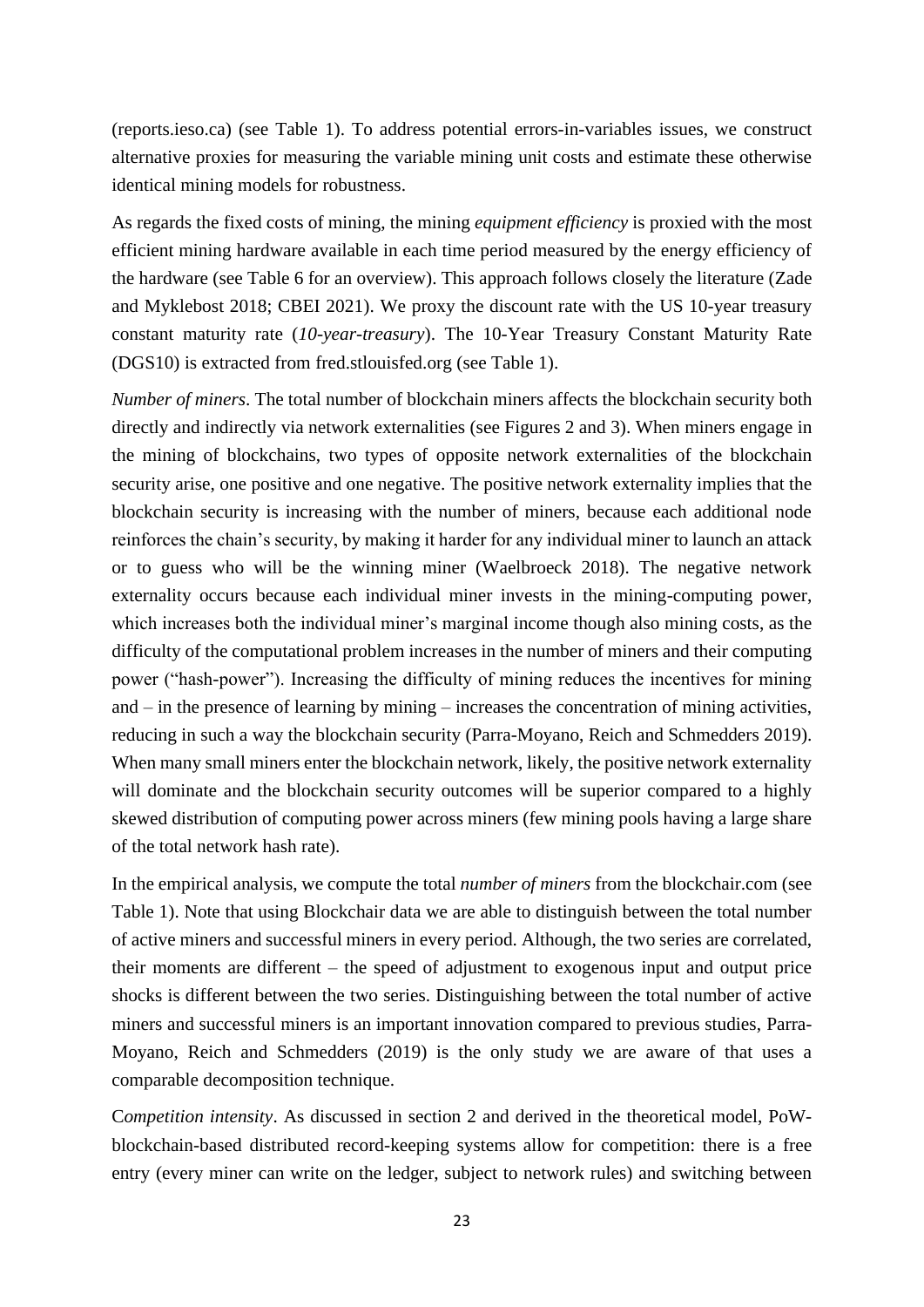ledgers (e.g. 'forks') is costless for users.<sup>14</sup> There is also competition between a potential attacker(s) and all honest miners. Incentives to record honestly make it costly for a potential attacker to distort the ledger. In the empirical analysis, we consider two alternative proxies for the competition intensity – Herfindahl-Hirschman index (*hhi*) and normalized Herfindahl-Hirschman index (*hhi normalised*) – in order to account for the unequal distribution of the blockchain computing capacity between different miners. Both Herfindahl-Hirschman concentration indices are computed based on the number of miners and the network hashrate. Both series – the total number of active miners and the network hashrate – have been extracted from blockchair.com (see Table 1).

#### **6 Results**

Before proceeding with the ARDL bounds testing we determine the order of integration of the variables. The test results summarized in Table 4 indicate that there are no variables integrated of the second order, which validates the use of the ARDL approach.

[Table 3](#page-34-1) summarizes the three estimated mining models with alternative specification of explanatory variables and for each of the 3 models we include 2 sub-models with alternative measures of the PoW-blockchain security, i.e. *hash rate* and *difficulty*. The three estimated mining models differ by the proxy measuring the computer intensity. Model 1 uses *competition intensity* variable,  $(n_t - 1)/n_t^2$ , as derived in equation [\(7\),](#page-13-3) whereas models 2 and 3 use the two alternative proxies for competition intensity: the Herfindahl-Hirschman index (*hhi*) and the normalized Herfindahl-Hirschman index (*hhi normalised*), respectively. The rest of variables are uniform across all estimated mining models.

### **6.1 Mining reward and PoW-blockchain security**

The mining reward hypothesis says that, ceteris paribus, the blockchain security is sensitive (elastic) to the mining reward. The long-run ARDL estimates tend to confirm a structural relationship between the mining reward and security outcomes of the PoW-blockchain [\(Table](#page-34-2)  [4\)](#page-34-2). This holds for both security variables measuring the blockchain computing capacity, *hash rate* and *difficulty*, and across all estimated models. The estimated elasticities of the *mining reward* variable range from 1.38 to 1.85, indicating an elastic response in the blockchain computing capacity to permanent changes in the mining reward: 1% permanent increase in the mining reward increases the underlying blockchain security by 1.38% to 1.85% in the longrun. Hence, our estimates fail to reject the mining reward hypothesis: the PoW-blockchain security is overly sensitive (elastic) to the cryptocurrency mining reward. A change in the payoff from mining causes more than proportionate change in the PoW-blockchain security.

<sup>&</sup>lt;sup>14</sup> For example, a hard fork preserves all of the data in the parent blockchain: e.g. Bitcoin Gold and Bitcoin Cash in the case of hard forks of Bitcoin.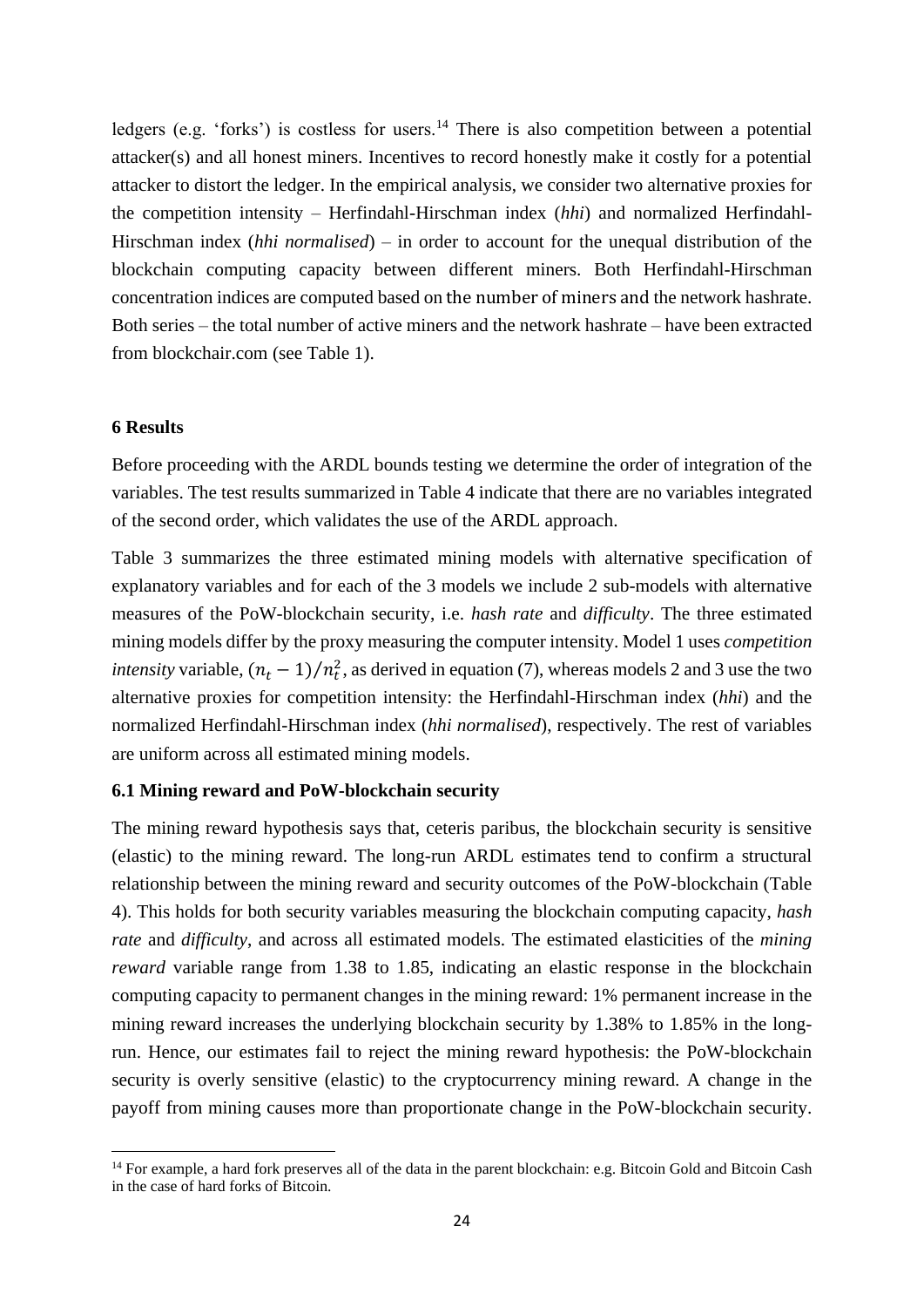As discussed in section 2 and derived in the theoretical model, given that mining costs are incurred in standard fiat currencies in most cases (e.g. US dollar, Euro), the value of the mining reward fluctuates with the price of cryptocurrency,<sup>15</sup> which in turn affects the mining reward and mining incentives. Thus, if the expected cryptocurrency price decreases, lower mining incentives reduce the equilibrium computer mining capacity and hence the cryptocurrency security. Our estimates also imply that the reverse is valid in the case of a cryptocurrency price increase.

As regards the short-run estimates for the mining reward, they are less significant across the estimated ARDL models than the long-run results and the estimated elasticity is rather small [\(Table 5\)](#page-35-0). A 1% positive shock in the Bitcoin mining reward (the third lag) decreases the blockchain computing capacity in the short-run by between 0.01% and 0.02%. Generally, also the short-run estimates tend to support the mining reward hypothesis: although an inverse relationship is found in our data, the security outcomes of the PoW-blockchain shows sensitivity to the Bitcoin mining reward even in the short-run. This negative relationship between the mining reward and mining intensity could be a result of other short-run effects such as mining optimization across cryptocurrencies, i.e. switching mining to other cryptocurrencies (e.g. to Bitcoin cash) when the relative price of Bitcoin to cryptocurrencies decreases.<sup>16</sup> This short-run inverse relationship could also be caused by secondary spiral effects induced by Bitcoin price changes – decrease (increase) – as suggested by Kroll, Davey and Felten (2013), through the subsequent loss (gain) of confidence (trust) in Bitcoin when Bitcoin mining intensity decreases (increases) which might further reduce (increase) the Bitcoin price.

# **6.2 Proof-of-work cost and blockchain security**

The mining cost hypothesis says that, ceteris paribus, the blockchain security is sensitive (elastic) to mining costs. To capture a region-specific cost of mining, we have constructed distinct electricity price variables for Europe, China and the North America.

The long-run estimates for the proof-of-work cost are less significant across the estimated ARDL models than mining reward results and the estimated elasticity shows a substantial variation across world mining regions [\(Table 4\)](#page-34-2). In line with the mining cost hypothesis, the estimated impact of variable mining unit costs is negative and statistically significant for North

<sup>&</sup>lt;sup>15</sup> Note that the change in Bitcoin price is the main factor deriving the change in the value of mining reward because according to the algorithm the quantity of mining reward in Bitcoins, *Rt*, changes (halves) only approximately every 4 years, whereas Bitcoin price changes daily.

<sup>&</sup>lt;sup>16</sup> There is some evidence of asymmetric change in Bitcoin and altcoin prices: shocks to altcoins prices tend to be greater than Bitcoin price shocks (Reiff 2018; Cheikh, Zaied and Chevallier 2020). This implies that the relative prices of Bitcoin to altcoins are inversely related with the Bitcoin price changes which may incentivize miners to shift some Bitcoin computer capacity to mining altcoins when Bitcoin price increase, and shift back the computer capacity to Bitcoin mining when Bitcoin price declines. Note that the shift in mining between different cryptos is less relevant for ASIC mining hardware, commonly used for Bitcoin mining, which is more efficient in mining specific cryptocurrencies (specific cryptographic hash algorithm) and cannot be used for mining other types of cryptocurrencies.

<sup>&</sup>lt;sup>16</sup> <https://www.vox.com/2019/6/18/18642645/bitcoin-energy-price-renewable-china>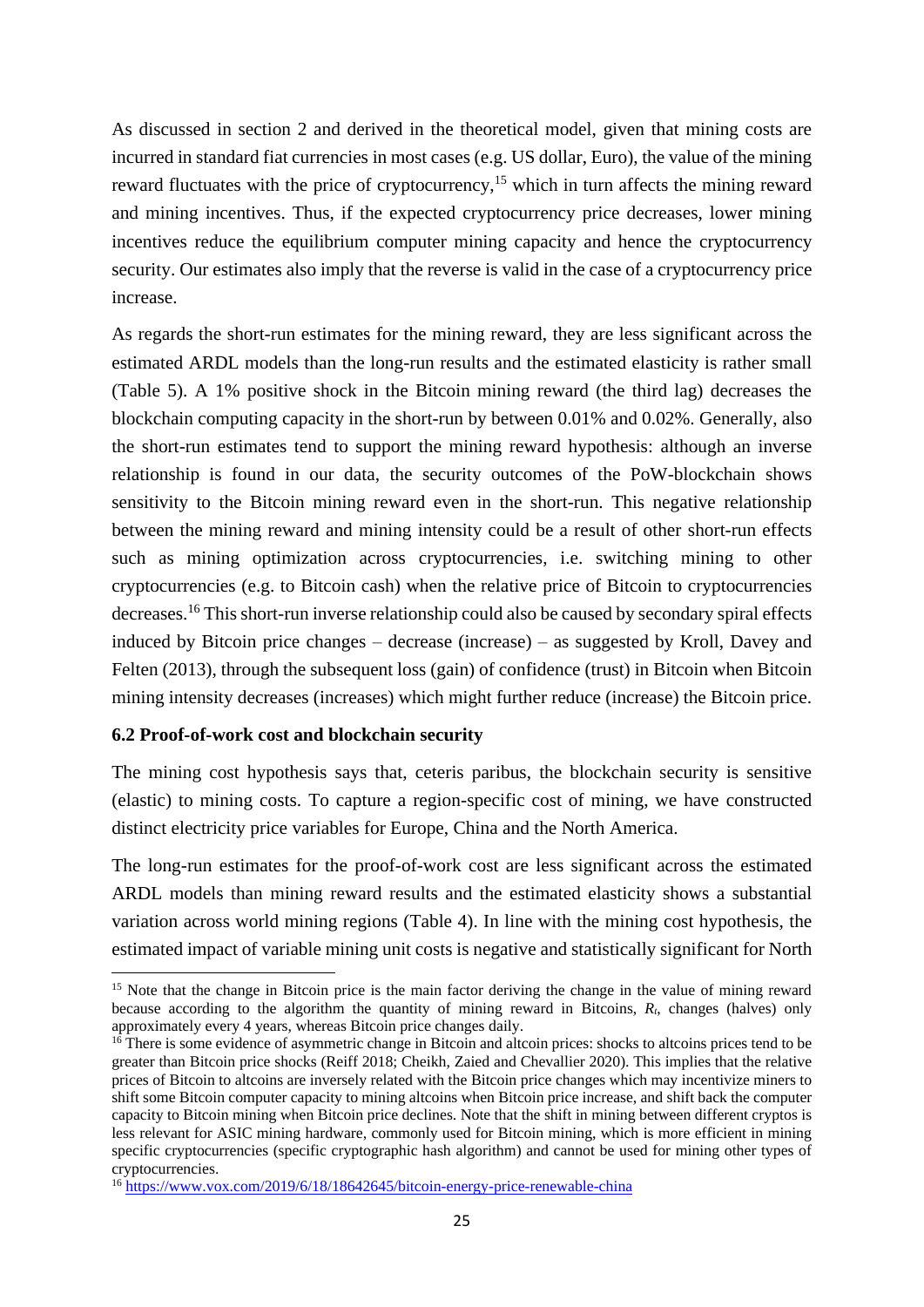America and Europe. In contrast, the long-run estimates for the global mining leader China – 71.70% of the global Bitcoin hash rate are concentrated in China (Song and Aste 2020) – suggest a statistically significant and positive relationship between the proof-of-work cost and the security of the PoW-blockchain. This result is contrary to the theoretical predictions and requires some explanation.

One explanation for these geographically differentiated results could be that the intensive margin of mining is larger in China, where all major mining pools are concentrated. Given that variable mining costs are lower in China than in Europe and North America, positive shocks to electricity prices may actually increase the global share of Chinese miners. Indeed, our estimates capture other long-term behavioral effects of miners induced by a permanent change in electricity prices such as shifting mining location to places with cheaper energy (e.g. to remote regions of China, from mainland Europe to Iceland to harvest geothermal power).<sup>17</sup> Such long-term behavioral effects may actually increase the blockchain computing capacity, if the energy cost savings more than offset the price increase. Further, these results may also reflect the fact that the mining input cost data (which are location-specific) are less reliable than the mining reward data, which are publicly available for every single historical cryptocurrency transaction.

The short-run results for the variable mining unit costs and security outcomes of the PoWblockchain are available for China, they cannot be examined for North America and Europe due to the estimated ARDL specifications [\(Table 5\)](#page-35-0). In line with the theoretical model in equation [\(7\),](#page-13-3) positive shocks to electricity prices in China have a statistically significant and negative impact on the blockchain computing capacity of the PoW-blockchain in the short-run. This result contrasts long-run estimates, where a permeant increase in electricity prices in China led to an increase in the mining intensity suggesting that other structural changes in miners' behavior might take place when the cost changes are permanent. Thus, our short-run PoW cost estimates tend support the mining cost hypothesis that the security outcomes of the PoW-blockchain is sensitive to mining costs. In the long-run, however, structural shifts and relocation of mining farms – to reduce mining operating costs – may take place and offset the short-run mining cost effect.

Overall, these ARDL bounds testing results suggest that the blockchain security is sensitive to proof-of-work costs. However, we cannot provide a definite and robust answer to the mining cost hypothesis. Instead, these results call for further analysis using more disaggregated location-specific mining cost data. Indeed, looking into proof-of-work costs and blockchain security outcomes using geographically disaggregated data offers a promising avenue for the future research.

<sup>17</sup> <https://www.vox.com/2019/6/18/18642645/bitcoin-energy-price-renewable-china>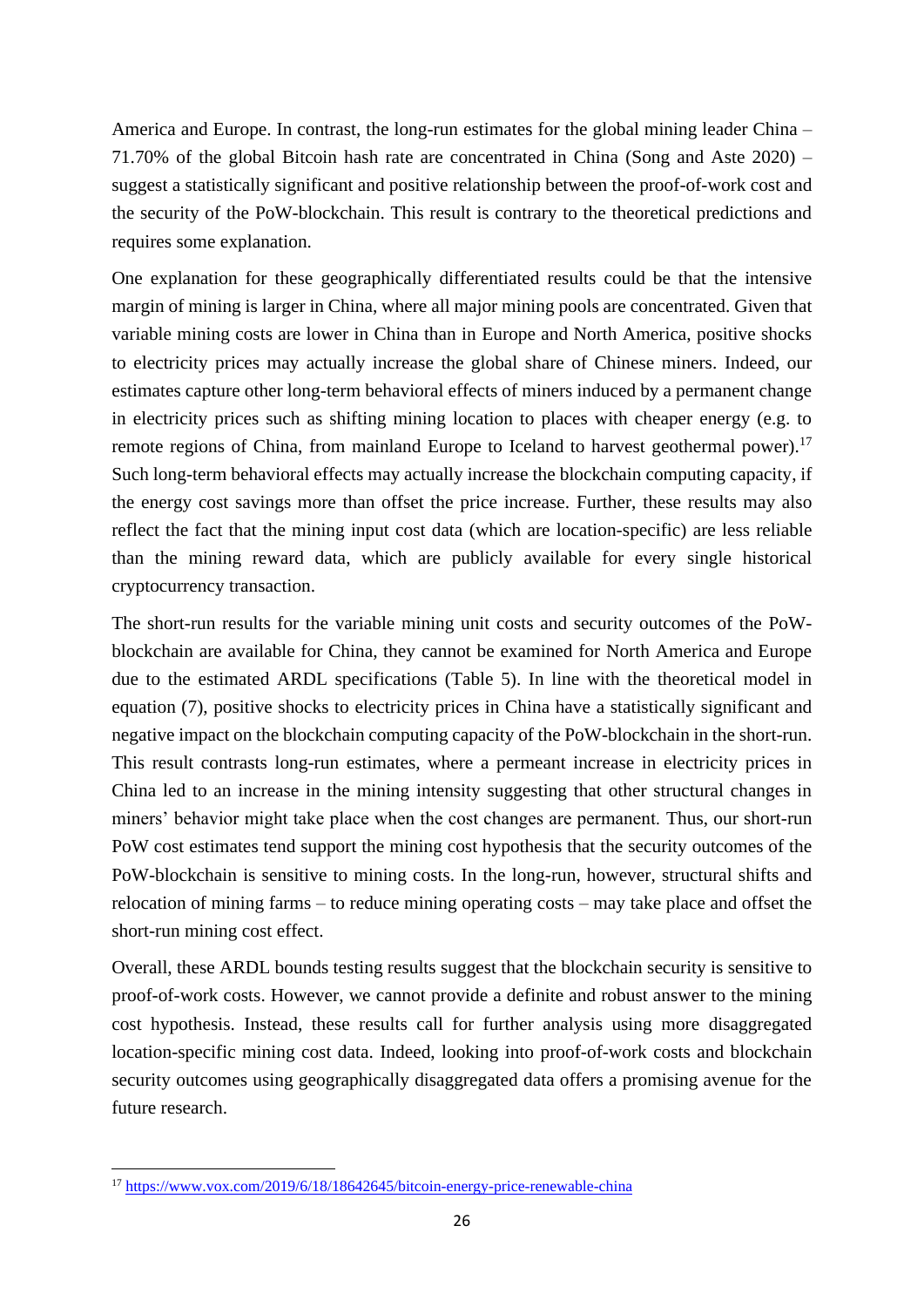A further variable capture mining costs in our model is the *hardware efficiency*. In line with the theoretical model, the hardware efficiency variable has a statistically significant positive impact on the blockchain computing capacity in all estimated models. The ARDL results imply that an increase in the efficiency of mining equipment (decrease in the input units of the computing capacity per security output unit) leads to an upgrade of security outcomes of the PoW-blockchain in the long-run. The estimated elasticities vary between 0.23 and 0.83, implying that a 1% permanent increase in the efficiency of mining equipment increases the blockchain computing capacity in the long-run by between 0.23% and 0.83%. Hence, the PoWblockchain mining security is dependent of the mining technology available in each given point of time.<sup>18</sup>

#### **6.3 Competition and network externalities**

The theoretical mining model in [\(7\)](#page-13-3) implies that the total blockchain computing capacity increases at a decreasing rate in the level (intensity) of competition. Our long-run estimates suggest that the miners' competition intensity (*number of miners*, *competition intensity*) has a negative impact on security outcomes of the PoW-blockchain; all long-run estimates are significantly different from zero in [Table 4.](#page-34-2) These results suggest that a permanent increase in the competition intensity exercises a downward pressure on the blockchain computing capacity in the long-run.

As discussed in Section 2, digital distributed ledgers such as blockchain are subject to a number of network externalities. When new miners enter the blockchain mining, two types of direct network externalities related to the blockchain security arise, one positive and one negative. The positive network externality implies that the blockchain security is increasing with the number of miners, because each additional node reinforces the chain's security. In line with the previous literature (Waelbroeck, 2018), the negative network externality occurs because each individual miner invests in the mining-computing power, which increases both the individual miner's marginal income though also mining costs, as the difficulty of the computational problem increases in the number of miners and their computing capacity ("hashpower"). Increasing the difficulty of mining reduces the incentives for mining and – in the presence of learning by mining – increases the concentration of mining activities, which in turn reduces the blockchain security. Our estimates suggest that the negative network externality dominates of the positive network externality. Our results are in line with those of Parra-Moyano, Reich and Schmedders (2019) who find that the probability of winning a mining contest increases with the miner size. This motivates miners to join mining pools to increase

<sup>18</sup> The short-run effects of electricity prices, *hardware efficiency*, *10-year-treasury* and alternative proxies for *competition intensity* cannot be examined due to the ARDL specifications, as no lags of these dependent variables entered the model.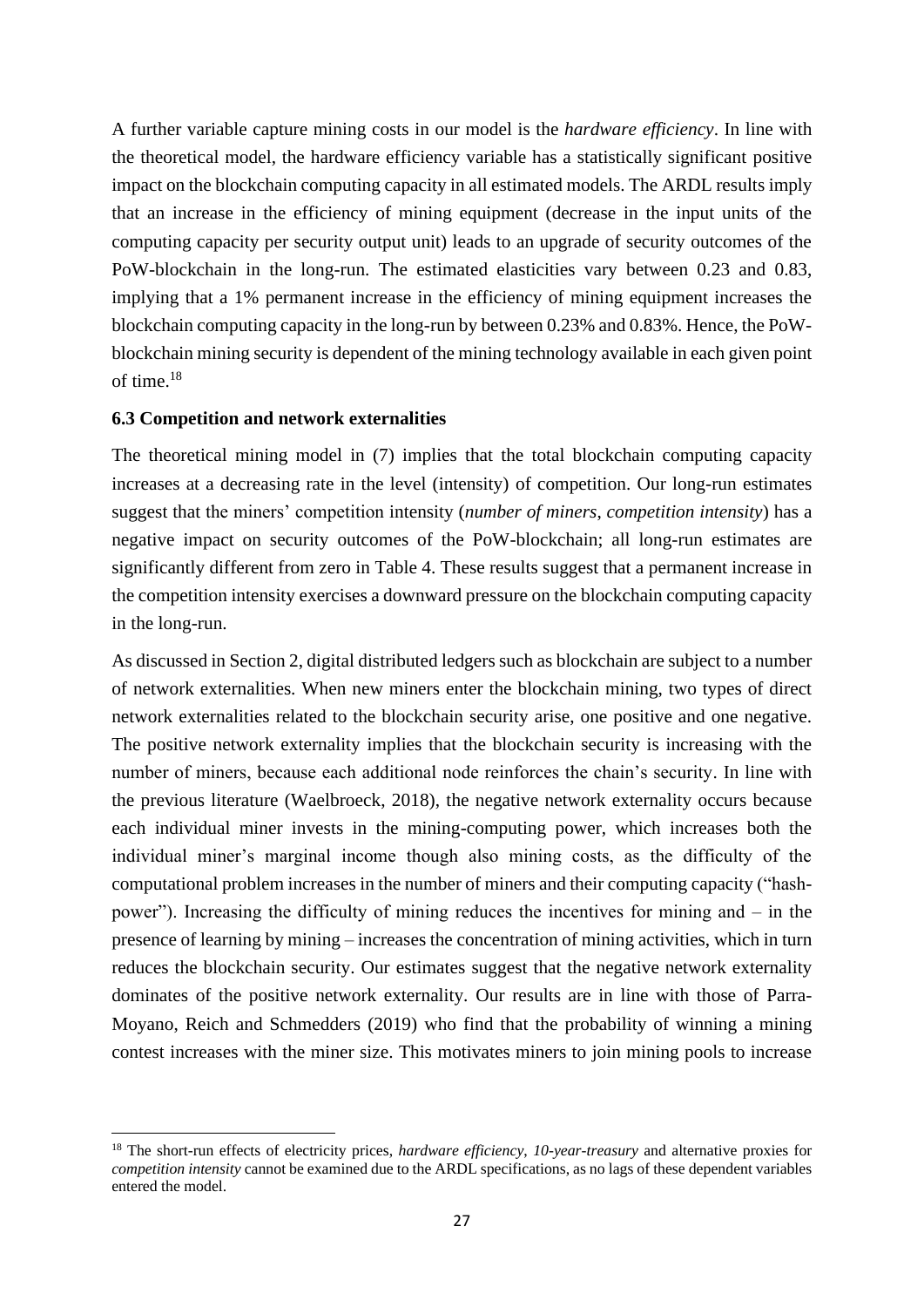their probability to win the mining contest and receive reward. <sup>19</sup> Indeed, our competition proxy variables are constructed based on the observed number of miners but not on the number of members within mining pools. And since a greater competition may imply fewer miners (because many individual miners join mining pools), the implied actual long-run relationship between the competition intensity and mining intensity may become negative.

In the short-run, the mining competition intensity has a statistically positive impact on the blockchain computing capacity in all estimated models. These results also indicate that in the short-run, the competition among miners encourages deployment of more mining capacity in line with the model derived in equation [\(7\).](#page-13-3) While in the short-run the miners' competition leads to expansion of the blockchain mining capacity, in the long-run the inverse relationship is valid indirectly suggesting reduced competition level as individual miners have the incentive to join mining pools.

# **6.4 Dynamics and the mean-reverting of the blockchain security**

The mean-reverting hypothesis says that, ceteris paribus, the PoW-blockchain security reverts back to mean in the long-run. The estimates of the error correction term – which measure the speed of adjustment of the short-run dynamics of mining to the long-run equilibrium path – are statistically significant across all models. The error correction terms vary between -0.002 and -0.009, implying that between 0.20% and -0.90% of the long-run disequilibrium in mining intensity is corrected by the short-run adjustment on the same day. In other words, the disequilibrium corrects at an average speed of convergence of between 0.20% and 0.90% per day. In terms of the duration, any deviation from the long-run equilibrium is corrected in around 109 to 447 days. These results provide support for the mean-reverting hypothesis saying that in response to shocks and short-run deviations security outcomes of the PoW-blockchain revert back to the equilibrium security level in the long-run.

The lagged dependent variable (proxied by *hash rat*e and *difficulty*) is statistically significant in all estimated mining models. The coefficient estimates vary between -0.03 and -0.47. The relatively high values of these coefficients indicate that the temporary shocks in the mining computing capacity disappear over time relatively fast: in around 2 to 29 days. These results support the mean-reverting hypothesis that the security outcomes of the PoW-blockchain are sensitive to Bitcoin market outcomes in the short-run to fluctuations with instant shocks disappearing over a short time period (within few days).

The *10-year-treasury* variable, which is a proxy for the discount rate, has a statistically significant positive effect on the blockchain computing capacity. This result suggests that that the *10-year-treasury* actually captures a miner investment competition effect, i.e. miners

 $19$  Other benefit of joining mining pools is that it creates a steady stream of income, rather than greater income but at lower frequency (i.e. due to lower odd of winning the mining contest) with individual mining (Liu and Wang 2017).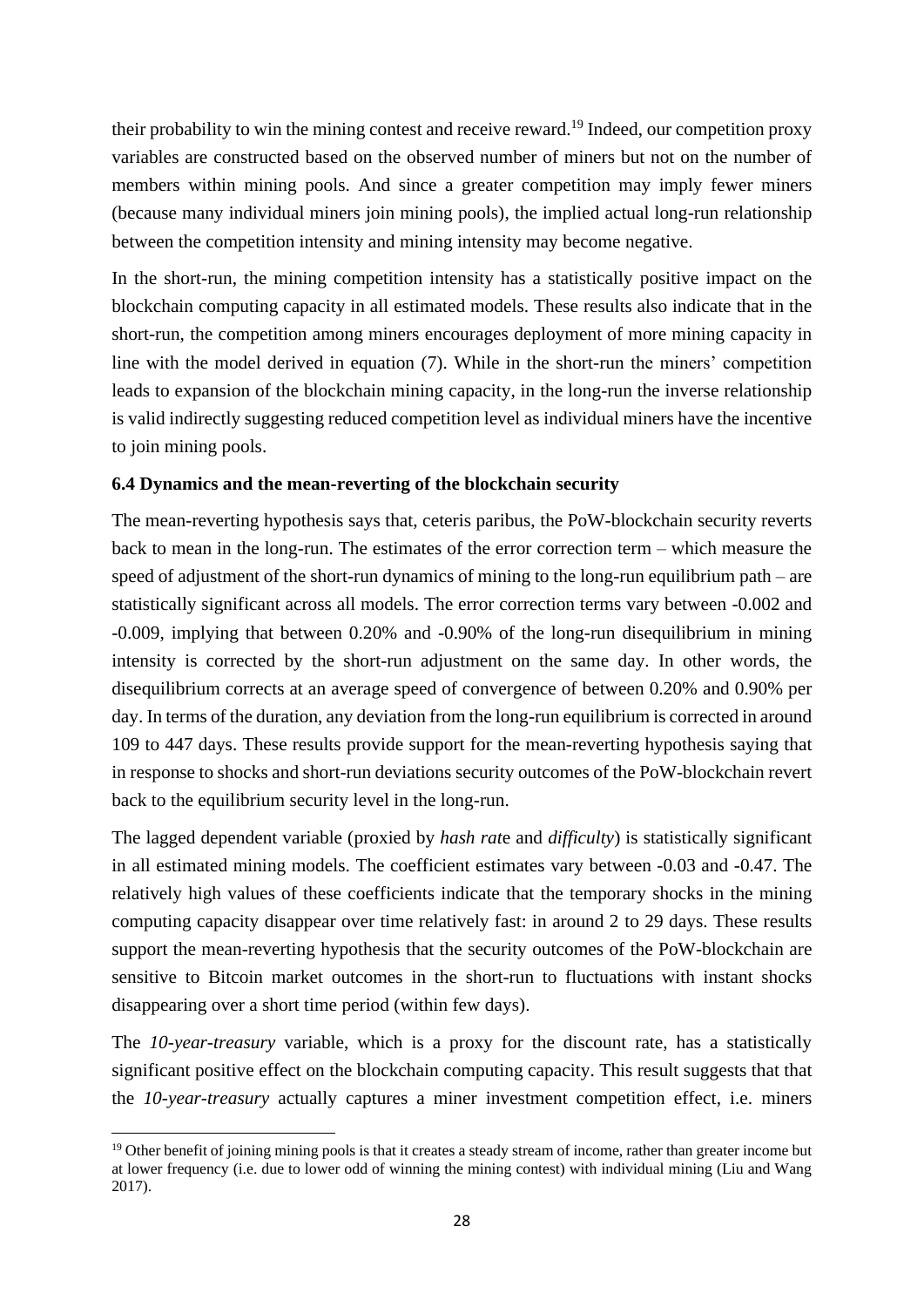perceive it as an alternative investment asset. As far as cryptocurrency is perceived as an investment asset, shocks to competing investment asset returns (including *10-year-treasury*) are expected to impact positively miners' choices to invest in the mining of cryptocurrency. Our results confirm that miners perceive cryptocurrency to be competing for investment with other financial assets and thus need to generate a competitive return. The return arbitrage among alternative potential investment opportunities implies a positive price relationship between cryptocurrency and alternative financial assets (Murphy 2011; Ciaian et al. 2018, Ciaian et al. 2021a). Thus, the positive coefficient associated with the *10-year-treasury* variable implies that miners are motivated to invest in more computing capacity for mining when the returns to financial assets increase.

#### **7 Discussion and concluding remarks**

The present paper has studied the interdependencies between mining costs, mining rewards and blockchain security. We have attempted to answer the following questions. To what extent the cost of operating blockchains is intrinsically linked to the cost of preventing attacks? To what extent the digital ledger's record-keeping security budgets (measured by mining rewards in a fiat currency nomination) of cryptocurrencies are correlated with the cryptocurrency market outcomes? In this paper, we have focused on the proof-of-work (PoW) blockchain, which is a particularly interesting blockchain to study as the involved physical resource expenditures provide a distinct advantage in achieving consensus among distributed miners.

First, we have theoretically derived an equilibrium relationship between cryptocurrency price, mining rewards and mining costs, and blockchain security outcomes. Second, using daily Bitcoin data for 2014–2021 and employing the autoregressive distributed lag approach – that allows treating all the relevant moments of the blockchain series as potentially endogenous – we have provided empirical evidence about interdependencies between mining costs, mining rewards and blockchain security. Our results suggest that the cryptocurrency price and mining rewards are intrinsically linked to blockchain security outcomes. In contrast, the physical resource cost to write on the blockchain – the cost of operating the PoW-blockchain – is only weakly cointegrated with the strength of the network security; the ARDL results for mining costs are geographically differentiated, implying heterogeneities in variable mining costs across global world mining regions.

Our main contribution to the literature is formally establishing a link between the probability distribution over security outcomes that permanently depend on the underlying distribution of cryptocurrency market outcomes and providing a supporting empirical evidence. Our results complement findings of this emergent literature by quantifying how the probability distribution over security outcomes permanently depends on the underlying distribution of cryptocurrency market outcomes. Due to the extremely high cryptocurrency return volatility, the PoW-based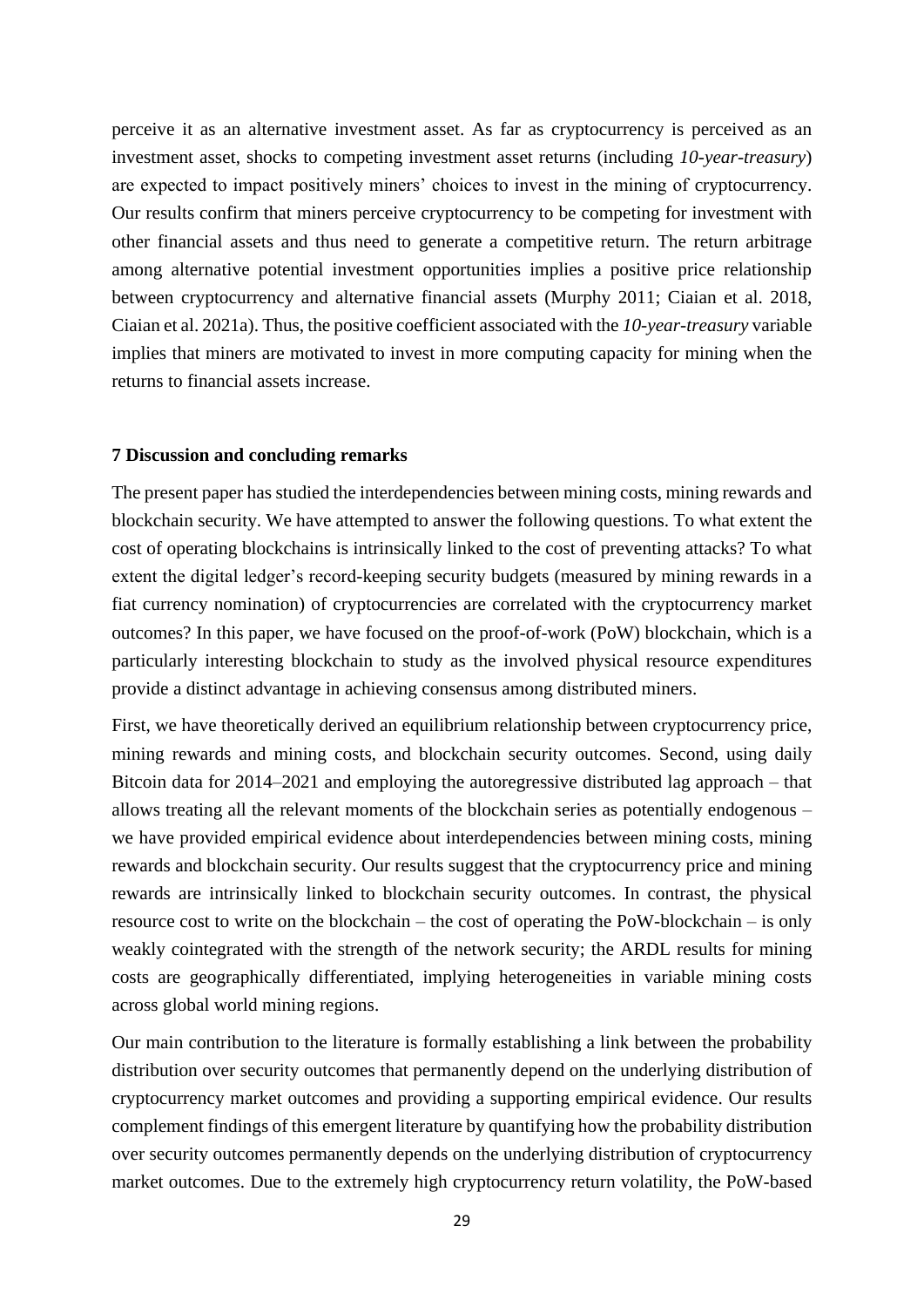blockchain security budget is exposed to high volatility and may result in a series of lowsecurity equilibriums and high-security equilibriums.

#### **References**

- Abadi, J., and M. K. Brunnermeier, 2018, Blockchain Economics. NBER Working Paper 25407, National Bureau of Economic Research.
- Atzori, M., 2017, Blockchain Technology and Decentralized Governance: Is the State Still Necessary?. *Journal of Governance and Regulation* 6, 45-62.
- Biais, B., C. Bisiere, M. Bouvard, C. Casamatta, 2019, The Blockchain Folk Theorem, *Review of Financial Studies*, 32, 1662–1715.
- BitcoinWiki, 2021, "Difficulty in Mining." BitcoinWiki, https://en.bitcoinwiki.org/
- Bouoiyour J. and R. Selmi, 2015, What Does Bitcoin Look Like?. *Annals of Economics and Finance* 16, 449-49.
- Budish, E., 2018, The Economic Limits of Bitcoin and the Block. NBER Working Paper No. 24717, National Bureau of Economic Research.
- CBEI, 2021, CBECI SHA-256 Mining Equipment List. [http://sha256.cbeci.org](http://sha256.cbeci.org/)
- Ciaian, P., Rajcaniova, M. and Kancs, D., 2018, Virtual relationships: Short- and long-run evidence from BitCoin and altcoin markets. *Journal of International Financial Markets, Institutions & Money* 52, 173–195.
- Ciaian, P., Kancs, D. and Rajcaniova, M., 2021a, The Price of BitCoin: GARCH Evidence from High Frequency Data, *Journal of Investment Strategies*, forthcoming.
- Ciaian, P., Kancs, D. and Rajcaniova, M., 2021b, The economic dependency of the Bitcoin security, European Commission, *Applied Economics*, forthcoming.
- Cocco L. and M. Marchesi, 2016, Modeling and Simulation of the Economics of Mining in the Bitcoin Market. *PLoS ONE* 11, 1-31.
- Cong, L.W. and Z. He, 2019, Blockchain Disruption and Smart Contracts. Review of Financial Studies 32, 1754-1797,<https://doi.org/10.1093/rfs/hhz007>
- Crypto51, 2021, PoW 51% Attack Cost. Crypto51,<https://www.crypto51.app/>
- Davidson, S., P. De Filippi and J. Potts, 2016, Economics of Blockchain. *SSRN Electronic Journal*. <http://dx.doi.org/10.2139/ssrn.2744751>
- Dollar, D. and A. Kraay, 2003, Institutions, trade, and growth. *Journal of Monetary Economics* 50, 133–162.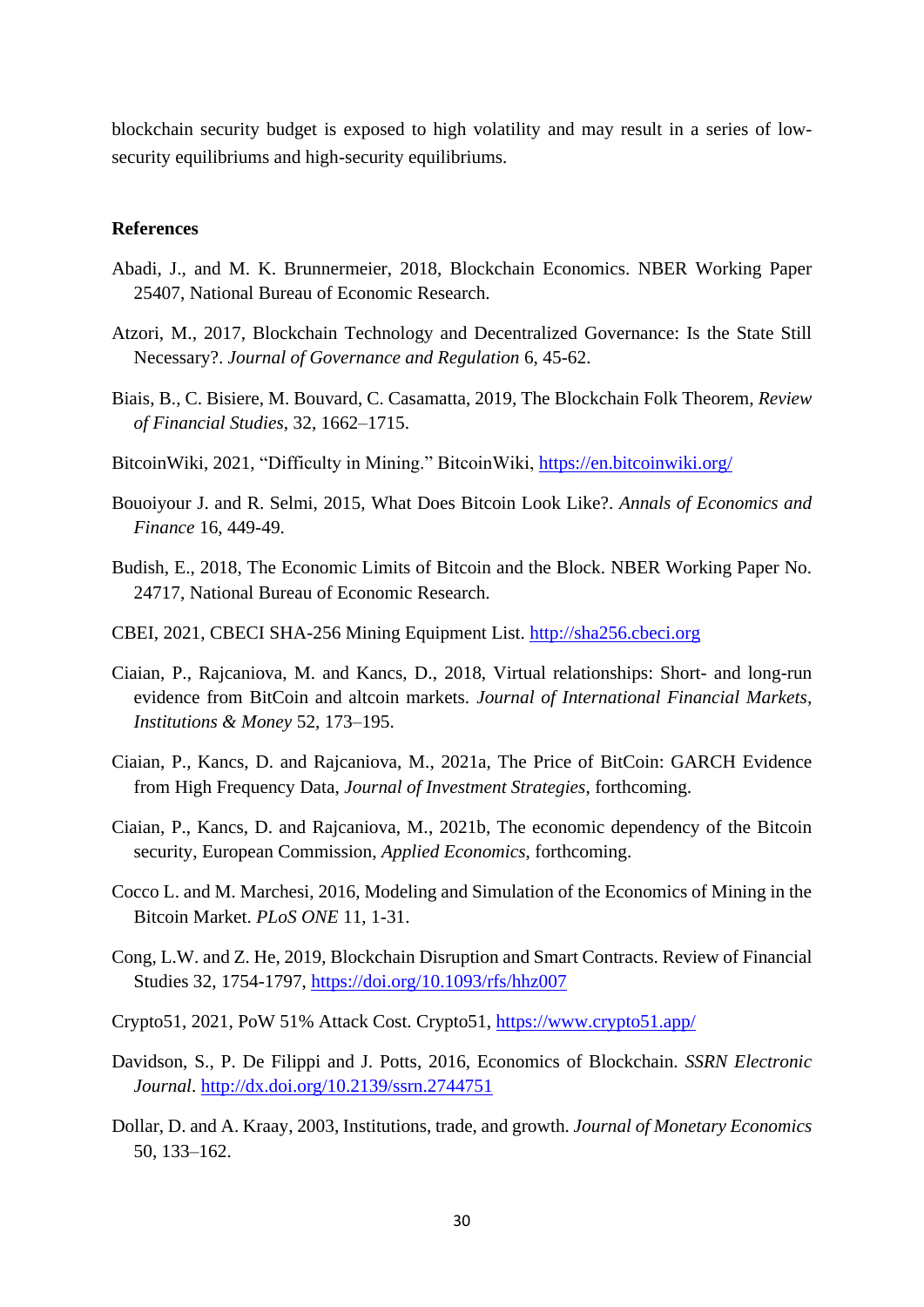- Engle, R.F. and C.W.J. Granger, 1987, Co-integration and Error Correction: Representation, Estimation, and Testing. *Econometrica* 55, 251-276.
- Garratt, Rodney and van Oordt, Maarten R.C., 2020, Why Fixed Costs Matter for Proof-of-Work Based Cryptocurrencies, Staff Working Paper 2020/27, Bank of Canada, Ottawa, Ontario, Canada.
- Glaeser, E.L., R. La Porta, F. Lopez-de-Silanes and A. Shleifer, 2004, Do Institutions cause Growth? *Journal of Economic Growth* 9, 271-303.
- Greif, A. and Kingston, C., 2011, Institutions: Rules or Equilibria? In Schofield, N. and Caballero, G. (eds.), *Political Economy of Institutions, Democracy and Voting*, Berlin, Springer, 13-43.
- Hodgson, G.M., 2006, What Are Institutions? *Journal of Economic Issues* 40, 1-25.
- Huberman, G., Leshno, J. and Moalleni, C., 2019, Monopoly Without a Monopolist: An Economic Analysis of the Bitcoin Payment System. *AEA Papers and Proceedings* 109, 93- 96.
- Iyidogan, E., 2020, An Equilibrium Model of Blockchain-Based Cryptocurrencies, *SSRN Electronic Journal* <http://dx.doi.org/10.2139/ssrn.3152803>
- Johansen, S., 1991, Estimation and Hypothesis Testing of Cointegration Vectors in Gaussian Vector Autoregressive Models. *Econometrica* 59, 1551-1580.
- Joudrey, S., 2019, Hash Rate vs. Hash Power. [hedgetrade.com/hash-rate-vs-hash-power/](https://hedgetrade.com/hash-rate-vs-hash-power/)
- Kingston, C. and G. Caballero, 2009, Comparing Theories of Institutional Change. *Journal of Institutional Economics* 5, 151-180.
- Kroll, J.A., I.C. Davey and E.W Felten, 2013, The Economics of Bitcoin Mining or, Bitcoin in the Presence of Adversaries, in Proceedings of the Workshop on the Economics of Information Security (WEIS).
- Lee J.,H., 2019, Systematic Approach to Analyzing Security and Vulnerabilities of Blockchain Systems, Working Paper 2019-05, Sloan School of Management, MIT.
- Li, X. and C.A Wang, 2017, The technology and economic determinants of cryptocurrency exchange rates: The case of Bitcoin. *Decision Support Systems* 95, 49-60.
- Nakamoto, S., 2008, Bitcoin: A Peer-to-Peer Electronic Cash System. <https://bitcoin.org/bitcoin.pdf>
- Muth, J.F., 1961, Rational Expectations and the Theory of Price Movements. *Econometrica* 29, 315-335.
- Murphy, J.J., 2011, *Intermarket Analysis: Profiting from Global Market Relationships*. 115. John Wiley & Sons.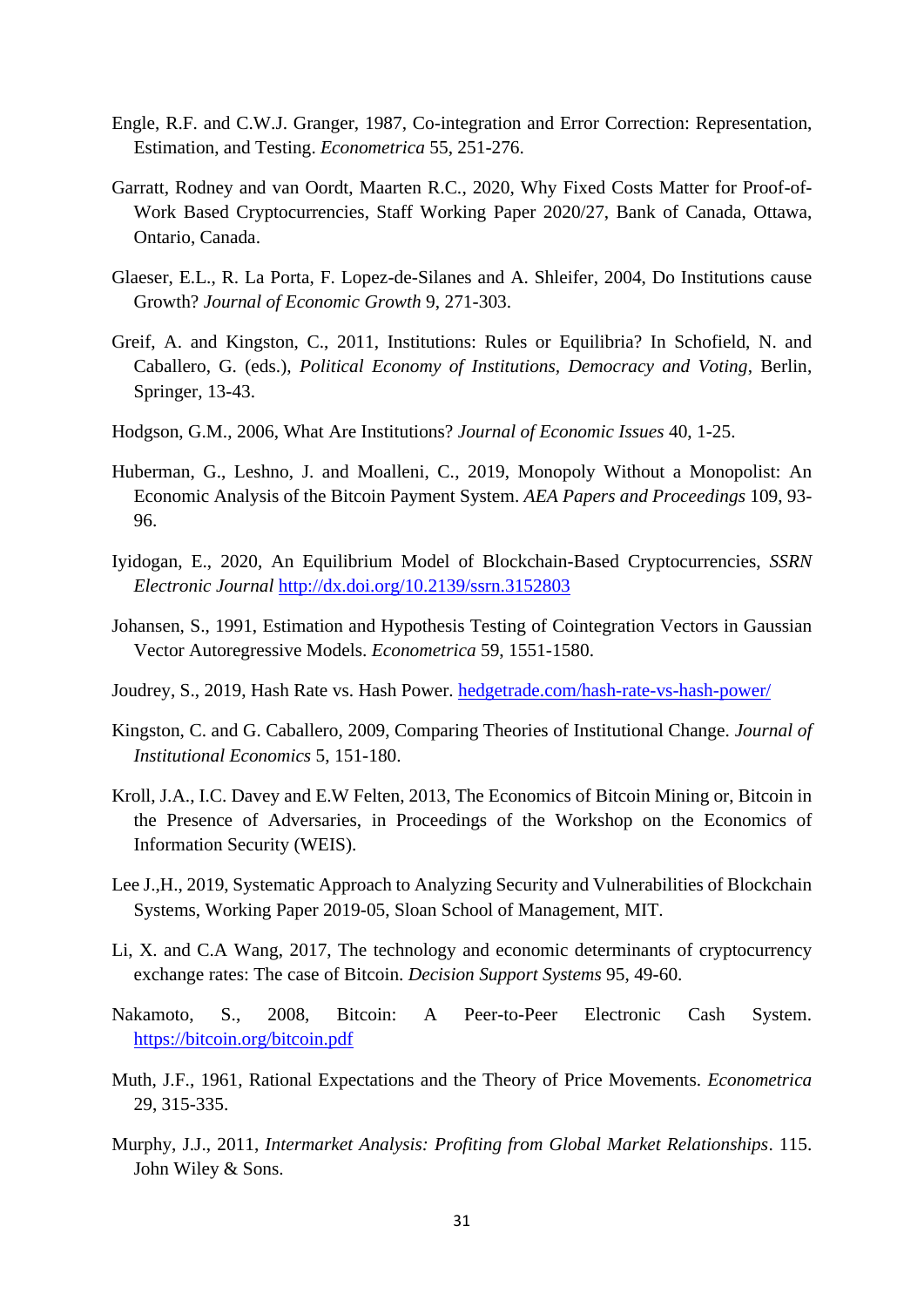- Nascimento S., Polvora A. and Sousa-Lourenco J., 2018, Blockchain4EU: Blockchain for Industrial Transformations." EUR 29215, Luxemburg: Publication Office of the EU.
- North, D., 1990, *Institutions, institutional change and economic performance*. Cambridge University Press, Cambridge
- Pagnotta E. S., 2021, Decentralizing Money: Bitcoin Prices and Blockchain Security. *Review of Financial Studies* <https://doi.org/10.1093/rfs/hhaa149>
- Parra-Moyano, J., Reich, G. and Schmedders, K., 2019, Urns Filled with Bitcoins: New Perspectives on Proof-of-Work Mining. SSRN E-Journal: <https://ssrn.com/abstract=3399742>
- Pesaran, M.H., Shin, Y., 1999, An autoregressive distributed lag modelling approach to cointegration analysis". In: Strom, S. (Ed.), Econometrics and Economic Theory in the 20th Century: Cambridge University Press, Cambridge.
- Pesaran, M. H., Shin, Y. and Smith, R., 2001, Bounds testing approaches to the analysis of level relationships. *Journal of Applied Econometrics* 16, 289-326.
- Phillips, P. C. B. and S. Ouliaris, 1990, Asymptotic Properties of Residual Based Tests for Cointegration. Econometrica 58, 165–193.
- Stoian, A. and F. Iorgulescu, 2020, Fiscal policy and stock market efficiency: An ARDL Bounds Testing approach, *Economic Modelling* 90, 406-416.
- Song Y.D. and Aste T., 2020, The Cost of Bitcoin Mining Has Never Really Increased. Frontiers in Blockchain 3, 565497. doi:10.3389/fbloc.2020.565497
- Thum, M., 2018, The Economic Cost of Bitcoin Mining. *CESifo Forum* 19, 43-45.
- Van Valkenburgh, P., 2018, What is a 51% attack, and what can a successful attacker do? <https://coincenter.org/entry/what-is-a-51-attack-and-what-can-a-successful-attacker-do-1>
- ViewNodes, 2019, The History of 51% Attacks and the Implications for Bitcoin. <https://medium.com/hackernoon/the-history-of-51-attacks-and-the-implications-for-bitcoin>
- Waelbroeck, P., 2018, An Economic Analysis of Blockchains. CESifo Working Paper Series No. 6893.
- Zade, M. and J. Myklebost, 2018, Bitcoin and Ethereum Mining Hardware, Mendeley Data [http://dx.doi.org/10.17632/4dw6j3pxz5.1.](http://dx.doi.org/10.17632/4dw6j3pxz5.1)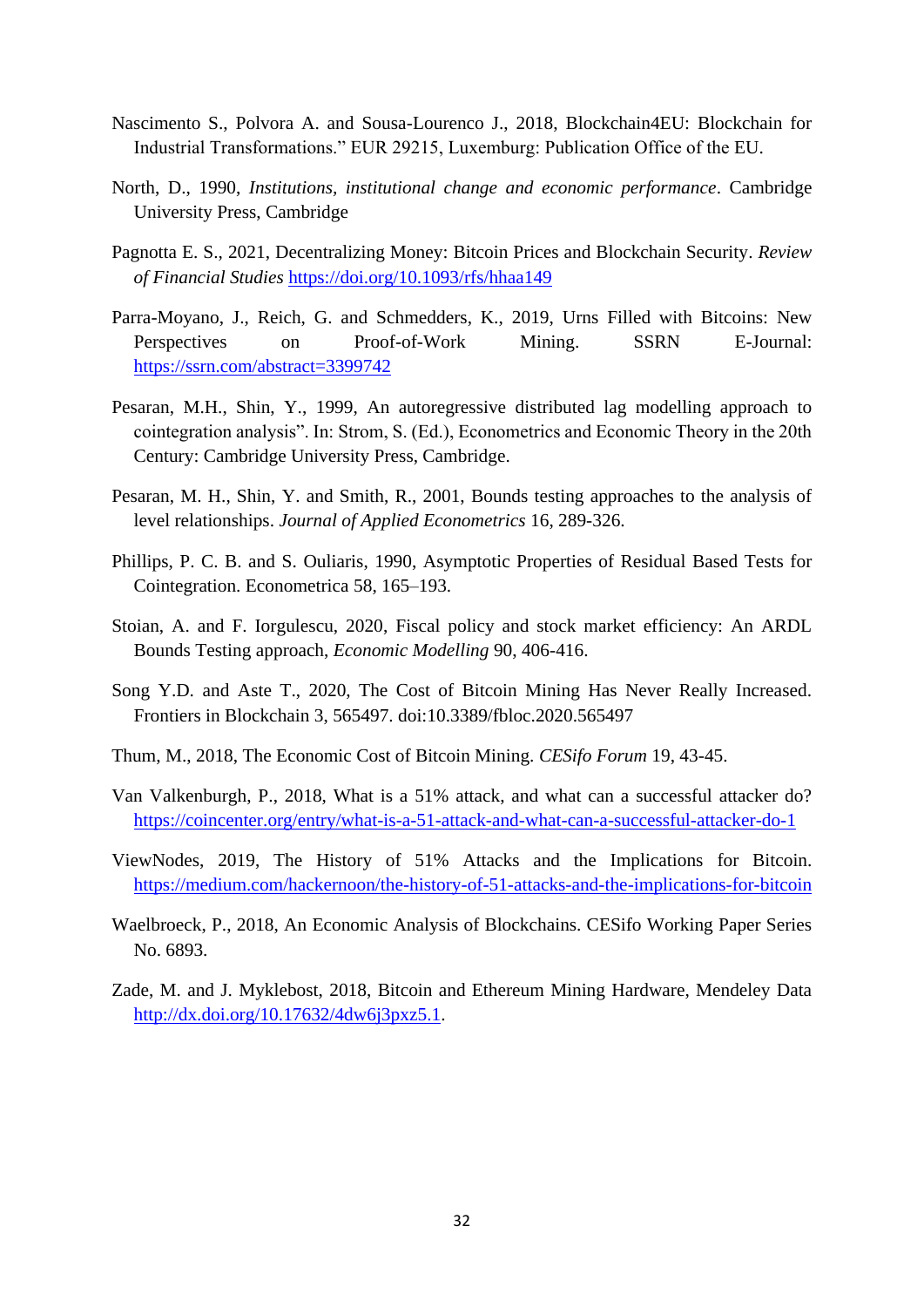

### **Figure 1. Bitcoin price and aggregate security spend, USD**

Source: coinmetric.com and studio-glass-node. Notes: Bitcoin's cumulative miner revenue – Thermocap – is calculated by taking the running sum of daily miner revenue in USD. Market capitalization to Thermocap provides an indication of the Bitcoin's current market value compared to the aggregate amount spent to secure the network. Note that, due to lags in the adjustment of mining investment, Thermocap is relatively slow moving and does not have the same level of volatility as the market capitalization.

# **Figure 2. Interdependencies between bitcoin price and blockchain security**



Source: Conceptual framework (section 3).

33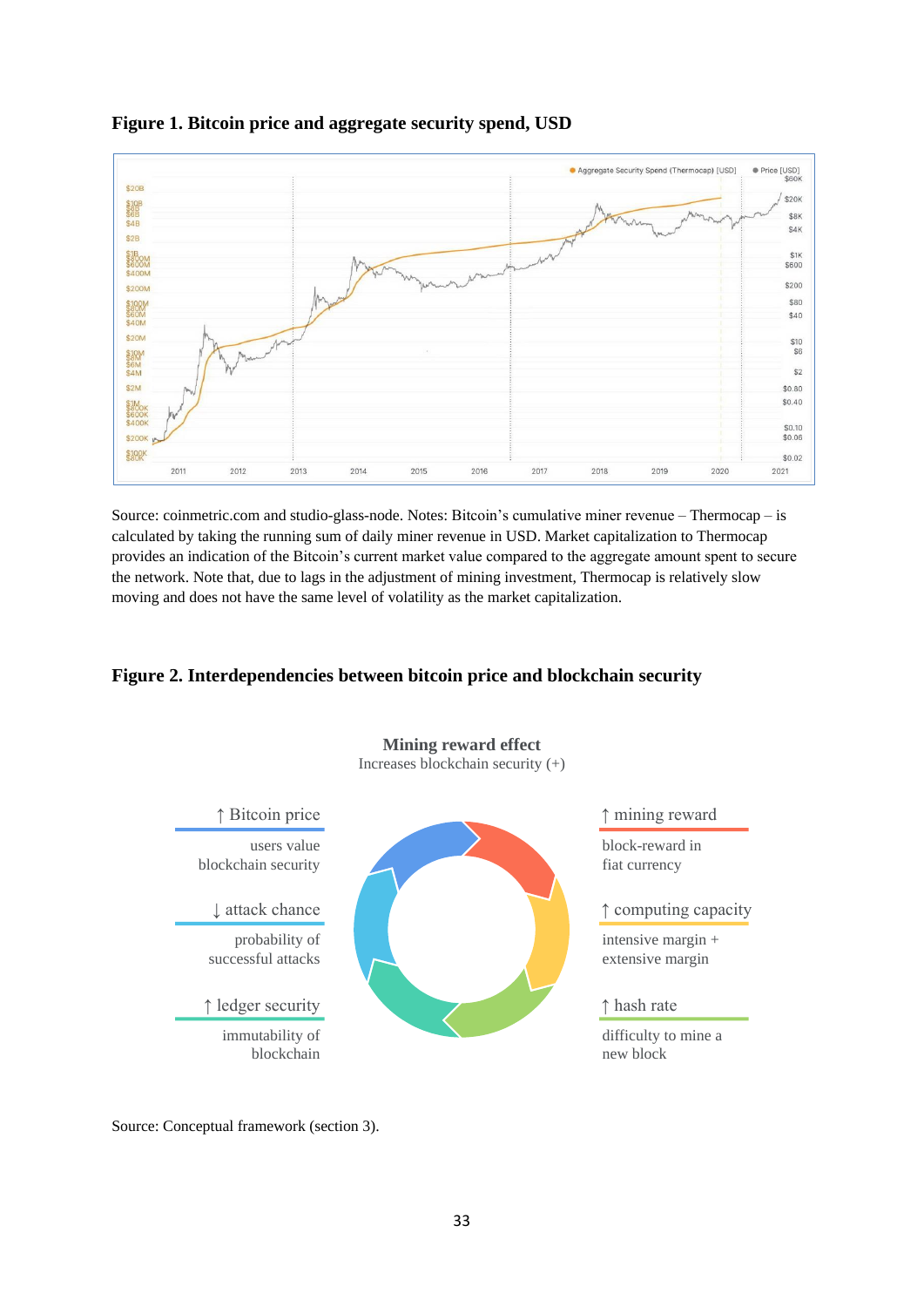### **Figure 3. Interdependencies between proof-of-work cost and blockchain security**



Source: Conceptual framework (section 3).

### <span id="page-33-0"></span>**Table 1. Data sources**

| Variable                            | Unit                          | Description of variable                                                                                                 | Source                                                          |
|-------------------------------------|-------------------------------|-------------------------------------------------------------------------------------------------------------------------|-----------------------------------------------------------------|
| Dependent variable                  |                               |                                                                                                                         |                                                                 |
| hash rate                           | Hash/second                   | Total computing capacity                                                                                                | bitinfocharts.com                                               |
| difficulty                          | Average difficulty per<br>day | Mining difficulty                                                                                                       | bitinfocharts.com                                               |
| <b>Explanatory variables</b>        |                               |                                                                                                                         |                                                                 |
| mining reward                       | USD per block                 | Mining reward per block<br>(reward_usd/no_bl_total)                                                                     | blockchair.com                                                  |
| PoW cost: electricity<br>Europe     | EUR/MWh                       | European Electricity Index                                                                                              | www.epexspot.com                                                |
| PoW cost: electricity<br>China      | USD/kWh                       | Chengdu's Usage Price<br>Electricity Industry, USD                                                                      | www.ceicdata.com                                                |
| PoW cost: electricity N.<br>America | CAD/MWh                       | Electricity price in North<br>America                                                                                   | ieso.ca                                                         |
| hardware efficiency                 | $J/G$ iga hash                | Mining equipment<br>efficiency - Bitcoin mining<br>hardware generation (the<br>most efficient device in each<br>period) | Constructed based on: Zade and<br>Myklebost (2018), CBEI (2019) |
| number of miners                    | N <sub>0</sub>                | Number of miners, $n_t$                                                                                                 | blockchair.com                                                  |
| competition intensity               | Index                         | Competition intensity                                                                                                   | computed $(n_t - 1)/n_t^2$                                      |
| hhi                                 | Index                         | Herfindahl-Hirschman index                                                                                              | computed based on $n_t$ and<br>hashrate                         |
| hhi normalised                      | Index                         | Normalised Herfindahl-<br>Hirschman index                                                                               | computed based on on $n_t$ and<br>hashrate                      |
| 10-year-treasury                    | $\%$                          | 10-Year Treasury Constant<br>Maturity Rate (DGS10)                                                                      | fred.stlouisfed.org                                             |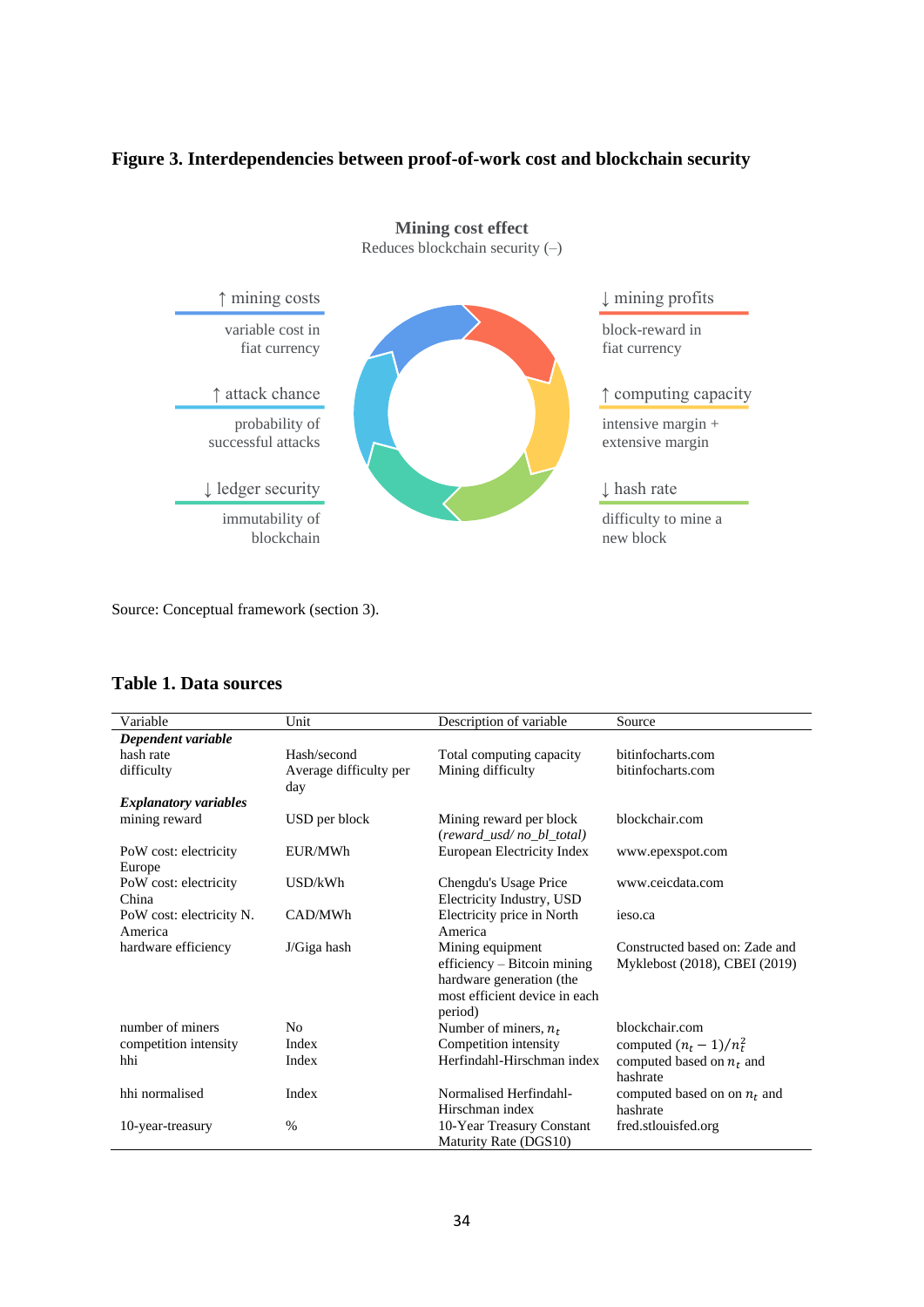<span id="page-34-0"></span>

| Table 2. Descriptive statistics of used data |  |  |  |
|----------------------------------------------|--|--|--|
|----------------------------------------------|--|--|--|

| Variable                         | <b>Obs</b> | Mean     | Std. Dev. | Min      | Max      |
|----------------------------------|------------|----------|-----------|----------|----------|
| Dependent variable               |            |          |           |          |          |
| hashrate                         | 2207       | 40.612   | 6.475     | 25.442   | 52.332   |
| difficulty                       | 2207       | 24.028   | 6.923     | 9.581    | 32.709   |
| <b>Explanatory variables</b>     |            |          |           |          |          |
| mining_reward                    | 2207       | 9.954    | 2.387     | $-0.692$ | 14.713   |
| PoW cost: electricity Europe     | 2207       | 3.961    | 0.981     | $-6.908$ | 5.429    |
| PoW cost: electricity China      | 2207       | $-2.506$ | 0.067     | $-2.402$ | $-2.409$ |
| PoW cost: electricity N. America | 2207       | 2.809    | 2.177     | $-6.908$ | 6.010    |
| hardware efficiency              | 2207       | 0.172    | 3.090     | $-3.219$ | 6.552    |
| number of miners                 | 2207       | 3.068    | 0.934     | 0.000    | 3.984    |
| competition intensity            | 2207       | $-3.301$ | 1.089     | $-6.908$ | $-1.497$ |
| hhi                              | 2207       | $-1.851$ | 0.770     | $-2.608$ | 0.000    |
| hhi normalised                   | 2207       | $-2.173$ | 0.946     | $-3.176$ | 0.000    |
| 10-year-treasury                 | 2207       | 0.893    | 0.229     | 0.315    | 1.428    |

# <span id="page-34-1"></span>**Table 3. Specification of empirical models**

|                                  | Dependent variable: hashrate |      |      | Dependent variable: difficulty |              |      |
|----------------------------------|------------------------------|------|------|--------------------------------|--------------|------|
|                                  | M1.1                         | M2.1 | M3.1 | M <sub>1.2</sub>               | M2.2         | M3.2 |
| Dependent variable               |                              |      |      |                                |              |      |
| hashrate                         | X                            | X    | X    |                                |              |      |
| difficulty                       |                              |      |      | X                              | X            | X    |
| <b>Explanatory variables</b>     |                              |      |      |                                |              |      |
| mining reward                    | X                            | X    | X    | X                              | X            | X    |
| PoW cost: electricity Europe     | X                            | X    | X    | X                              | X            | X    |
| PoW cost: electricity China      | X                            | X    | X    | X                              | X            | X    |
| PoW cost: electricity N. America | X                            | X    | X    | X                              | X            | X    |
| hardware efficiency              | X                            | X    | X    | X                              | X            | X    |
| number of miners                 | X                            | X    | X    | X                              | $\mathbf{x}$ | X    |
| competition intensity            | X                            |      |      | X                              |              |      |
| hhi                              |                              | X    |      |                                | X            |      |
| hhi normalised                   |                              |      | X    |                                |              | X    |
| 10-year-treasury                 | X                            | X    | X    | X                              | X            | X    |

# <span id="page-34-2"></span>**Table 4. Estimation results: long-run interdependencies**

|                                  | Dependent variable: hashrate |             |             | Dependent variable: difficulty |             |                       |
|----------------------------------|------------------------------|-------------|-------------|--------------------------------|-------------|-----------------------|
|                                  | M1.1                         | M2.1        | M3.1        | M1.2                           | M2.2        | M3.2                  |
| mining reward                    | $1.398$ <sup>***</sup>       | $1.428***$  | $1.379***$  | $1.703***$                     | $1.848***$  | $1.845***$            |
| PoW cost: electricity Europe     | $-0.236**$                   | $-0.331**$  | $-0.340**$  | $-0.137*$                      | $-0.155*$   | $-0.183*$             |
| PoW cost: electricity China      | $1.716***$                   | $1.206***$  | $2.568**$   | $1.238*$                       | $2.857*$    | $3.108*$              |
| PoW cost: electricity N. America | $-0.132**$                   | $-0.214***$ | $-0.240**$  | $-0.061$ <sup>*</sup>          | $-0.120*$   | $-0.142$ <sup>*</sup> |
| hardware efficiency              | $0.839***$                   | $0.546***$  | $0.650***$  | $0.494***$                     | $0.237***$  | $0.372***$            |
| number of miners                 | $-1.154***$                  | $-2.824***$ | $-2.487***$ | $-2.112***$                    | $-4.027***$ | $-3.393***$           |
| competition intensity            | $-1.143***$                  |             |             | $-1.257***$                    |             |                       |
| hhi                              |                              | $-3.596**$  |             |                                | $-5.756***$ |                       |
| hhi normalised                   |                              |             | $-2.285***$ |                                |             | $-4.595***$           |
| 10-year-treasury                 | $2.204***$                   | $4.869**$   | 5.994*      | $2.556*$                       | $5.675***$  | $7.364*$              |
| Error correction term            |                              |             |             |                                |             |                       |
| hash rate $(-1)$                 | $-0.009***$                  | $-0.008***$ | $-0.007***$ |                                |             |                       |
| difficulty $(-1)$                |                              |             |             | $-0.003**$                     | $-0.004**$  | $-0.002**$            |
| Speed-of-adjustment (days)       | 109                          | 121         | 135         | 317                            | 350         | 447                   |

Notes: Speed-of-adjustment is calculated based on the error correction rate. \*\*\*significant at 1% level,

\*\*significant at 5% level, \*significant at 10% level. Empty cells indicate absence of a variable in the respective model.